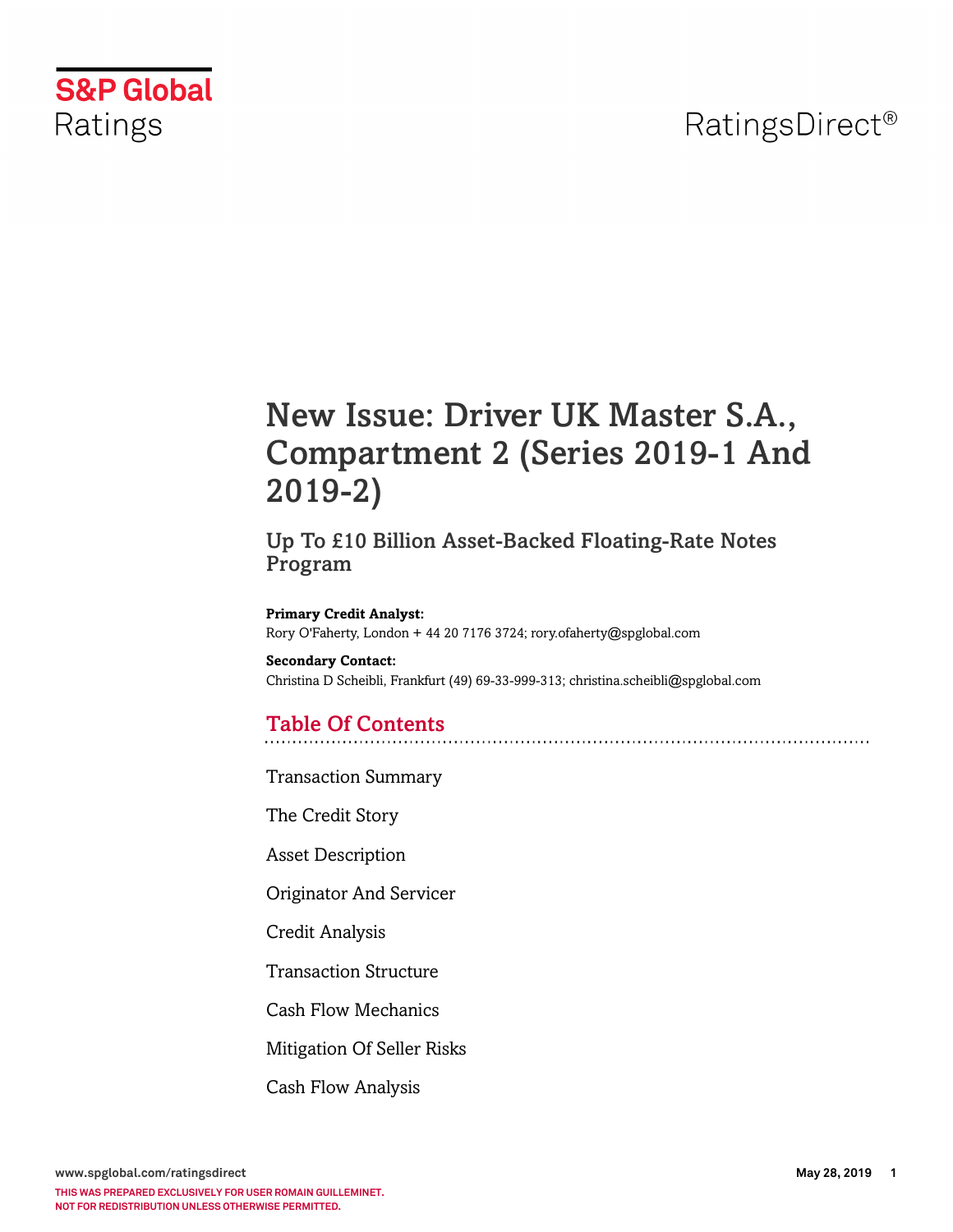## Table Of Contents (cont.)

[Sovereign Risk](#page-17-0)

[Scenario Analysis](#page-18-0)

[Appendix](#page-18-1)

[Related Criteria](#page-18-2)

[Related Research](#page-19-0)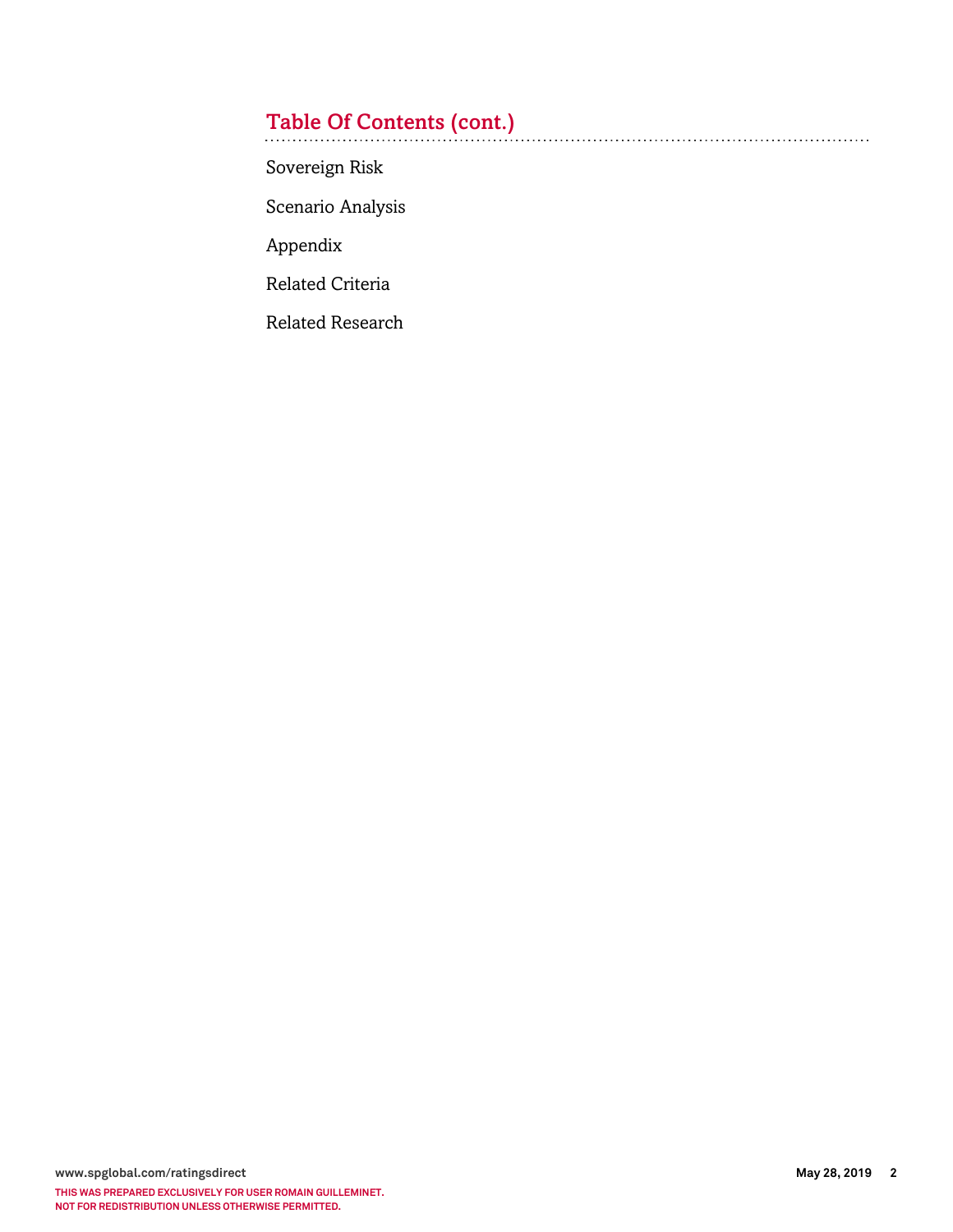# New Issue: Driver UK Master S.A., Compartment 2 (Series 2019-1 And 2019-2)

Up To £10 Billion Asset-Backed Floating-Rate Notes Program

### Ratings Detail

| <b>Ratings Assigned</b> |            |                    |                                                |                     |                                     |                  |                         |  |
|-------------------------|------------|--------------------|------------------------------------------------|---------------------|-------------------------------------|------------------|-------------------------|--|
| Class                   | Rating*    | Amount<br>(mil. £) | Overcollateralization and<br>subordination (%) | Cash<br>reserve (%) | Available credit<br>enhancement (%) | Interest<br>(%)  | Legal final<br>maturity |  |
| A<br>2019-1             | $AAA$ (sf) | 156.20             | 31.63                                          | 0.95                | 32.58                               | $1ML +$<br>0.65% | May 25, 2027            |  |
| A<br>2019-2             | $AAA$ (sf) | 124.90             | 31.63                                          | 0.95                | 32.58                               | $1ML +$<br>0.65% | May 25, 2027            |  |

\*Our ratings address timely payment of interest and payment of principal no later than the legal final maturity date. 1ML – One-Month Sterling LIBOR

### Supporting Ratings

| Institution/role                                                                      | Rating                 | Replacement trigger | <b>Collateral posting</b><br>trigger |
|---------------------------------------------------------------------------------------|------------------------|---------------------|--------------------------------------|
| HSBC Bank PLC as transaction bank account provider                                    | $AA$ -/Stable/ $A$ -1+ | $A/A-1$             | N/A                                  |
| DZ BANK AG Deutsche Zentral-Genossenschaftsbank as<br>interest rate swap counterparty | $AA$ -/Stable/A-1+     | A-                  | A-                                   |
| Skandinaviska Enskilda Banken AB (publ) as interest rate swap<br>counterparty         | $A+$ /Stable/A-1       | А-                  | A-                                   |
| Bank of Nova Scotia Bank as interest rate swap counterparty                           | $A+$ /Stable/A-1       |                     | $\mathsf{A}$                         |

There are no counterparty constraints on the ratings of the notes in this transaction. The replacement language in the documentation is line with our current counterparty criteria (see "Counterparty Risk Framework Methodology And Assumptions," published on March 9, 2019. For a full list of transaction participants, please refer to the appendix. N/A--Not applicable.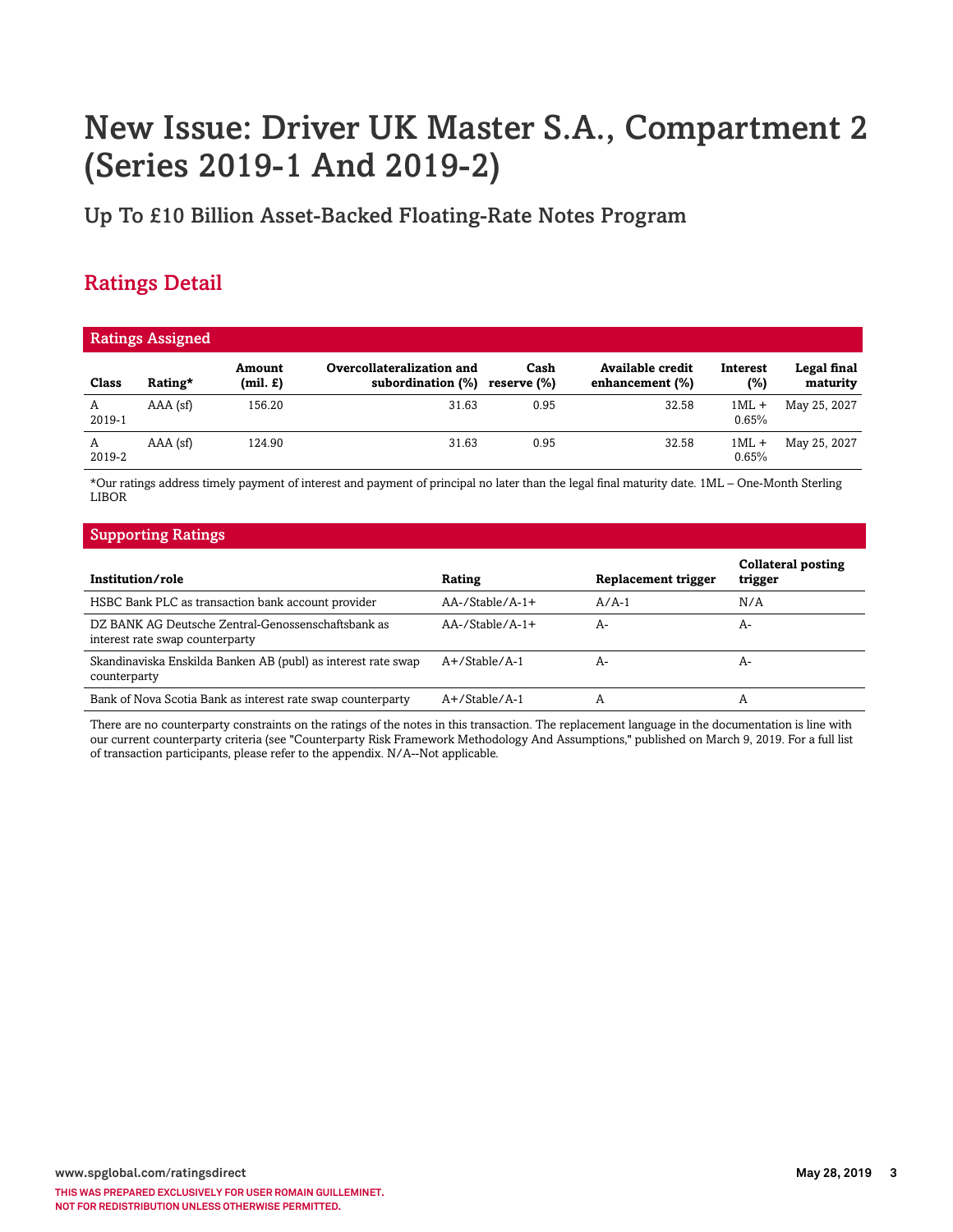### <span id="page-3-0"></span>Transaction Summary

S&P Global Ratings today assigned its credit ratings to Driver UK Master S.A., Compartment 2's (DUKM C2) series 2019-1 and 2019-2 class A notes.

As part of the issuance of the series 2019 notes, Driver UK Master amended the transaction structure, including the credit enhancement increase condition mechanics and target overcollateralization levels for the outstanding class A and B notes issued in previous series.

This is a revolving transaction and as permitted under the transaction documentation, the issuer has extended the 12-month revolving period to May 2020 from May 2019.

A combination of subordination, overcollateralization, and a cash reserve provides credit enhancement.

Our analysis indicates that the series 2019 class A notes' available credit enhancement is sufficient to withstand losses that are commensurate with a 'AAA' rating.

Our ratings in this transaction are not constrained by the application of our sovereign risk in structured finance transactions, counterparty, or operational risk criteria (see "Related Criteria").

At closing, DUKM C2 used the issuance proceeds of the new rated notes and further advances (tap up) of the series 2016-2 class A notes, as well as an unrated subordinated loan, to purchase a portfolio of auto loans originated by Volkswagen Financial Services (UK) Ltd. (VWFS UK) and to partially redeem the series 2015-1 class A.

Following closing of the series 2019, the total outstanding issuance for the class A notes is £3,974 million, £611 million for the class B notes, and £955 million for the subordinated loan. The series 2019-1 and 2019-2 class A notes rank pro rata with the previously issued class A notes, and have the same levels of target credit enhancement and liquidity support.

#### **Table 1**

| <b>Capital Structure As Of The May 2019 Payment Date</b> |                  |                         |                                   |  |  |  |  |
|----------------------------------------------------------|------------------|-------------------------|-----------------------------------|--|--|--|--|
|                                                          | Balance(£)       | Receivables balance (%) | Closing overcollateralization (%) |  |  |  |  |
| Total class A                                            | 3,974,340,262.43 | 68.37                   | 31.63                             |  |  |  |  |
| Total class B                                            | 611,200,000.00   | 10.51                   | 21.12                             |  |  |  |  |
| Subordinated loan                                        | 955.629.682.45   | 16.44                   |                                   |  |  |  |  |
| Overcollateralization                                    | 272.028.690.20   | 4.68                    |                                   |  |  |  |  |

<span id="page-3-1"></span>New receivables will be discounted at 5.872%, but the issuer will purchase them at a 2.83% purchase price discount.

### The Credit Story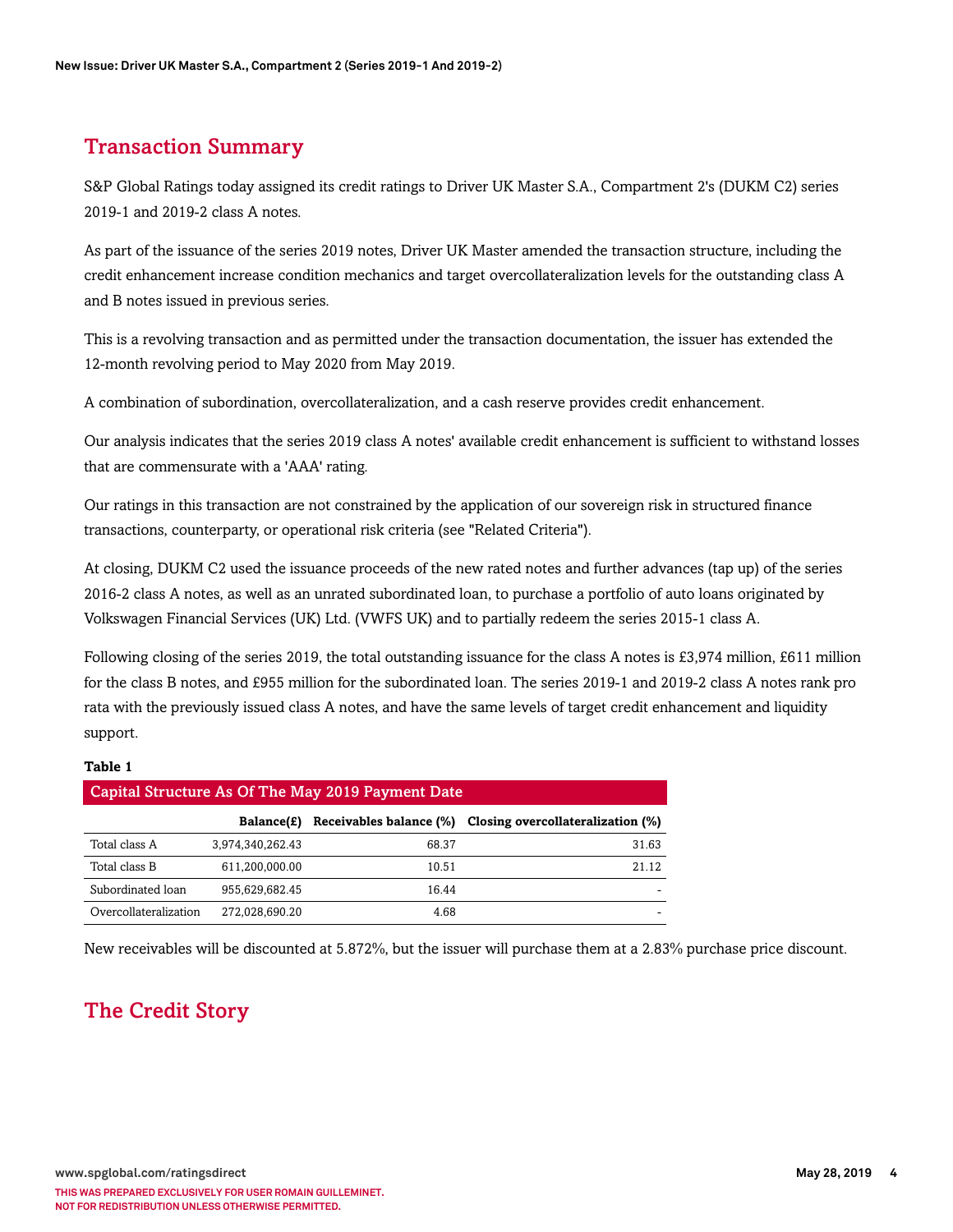- VWFS UK is a wholly owned subsidiary of Volkswagen Financial Services AG. It has over 17 years' origination and servicing experience. It is currently the Volkswagen group's second-largest retail financing subsidiary, after its German parent company.
- The pool is granular and geographically diversified across the U.K. The pool has low borrower concentration risk, with the top 20 borrowers accounting for only 13 basis points.
- Under certain conditions related to deteriorating asset performance, the transaction switches from pro rata to sequential amortization.
- The structure benefits from an amortizing cash reserve, which the issuer fully funded at closing through the purchase price discount. The cash reserve serves primarily as liquidity support to mitigate any cash shortfalls in the items of the combined waterfall up to payment of interest on the class B notes. Ultimately, it is available to repay the notes at the end of the transaction's life.

### **Strengths Concerns and mitigating factors**

- The transaction's payment structure is not fully sequential. Once certain target overcollateralization levels have been reached (and as long as they are maintained), the issuer pays principal pro rata on the class A and B notes. We have accordingly stressed cash flows for each rating level, which included modeling the potential switch from pro rata to sequential payment.
- During the revolving period, the pool's credit quality may shift, and the transaction's performance may deteriorate as a result of the substitution of amortizing assets. However, the transaction has a few structural mitigants, such as a cap on personal contract plan agreement loan used vehicles (which cannot comprise more than 40%) and certain performance triggers (see "Credit enhancement increase condition"), which would stop the replenishment period if the transaction's performance were to deteriorate substantially. Furthermore, our base-case loss assumptions take into account deteriorating credit quality due to changes in the portfolio's composition.
- There are balloon loans (personal contract plan loans), which do not fully amortize with the regular installments, and therefore have a single large payment at the contract's end. As a result, the transaction is exposed to market value risk and borrower payment shock. Additionally, during the revolving period the exposure to balloons might increase as there is no replenishment condition limiting the exposure to it. The available credit enhancement is sufficient to mitigate the risk of back-loaded losses, and the potential losses on larger contract exposures at the end of the transaction. Moreover, we have applied additional stresses to address market value risk, the risk that the asset's value is lower than anticipated at the end of the contract term for balloon loans.
- The issuer is exposed to potential gross losses from voluntary termination, as permitted by the U.K. Consumer Credit Act. We have considered this when sizing the gross loss base-case assumptions.
- Unlike most other European auto ABS transactions,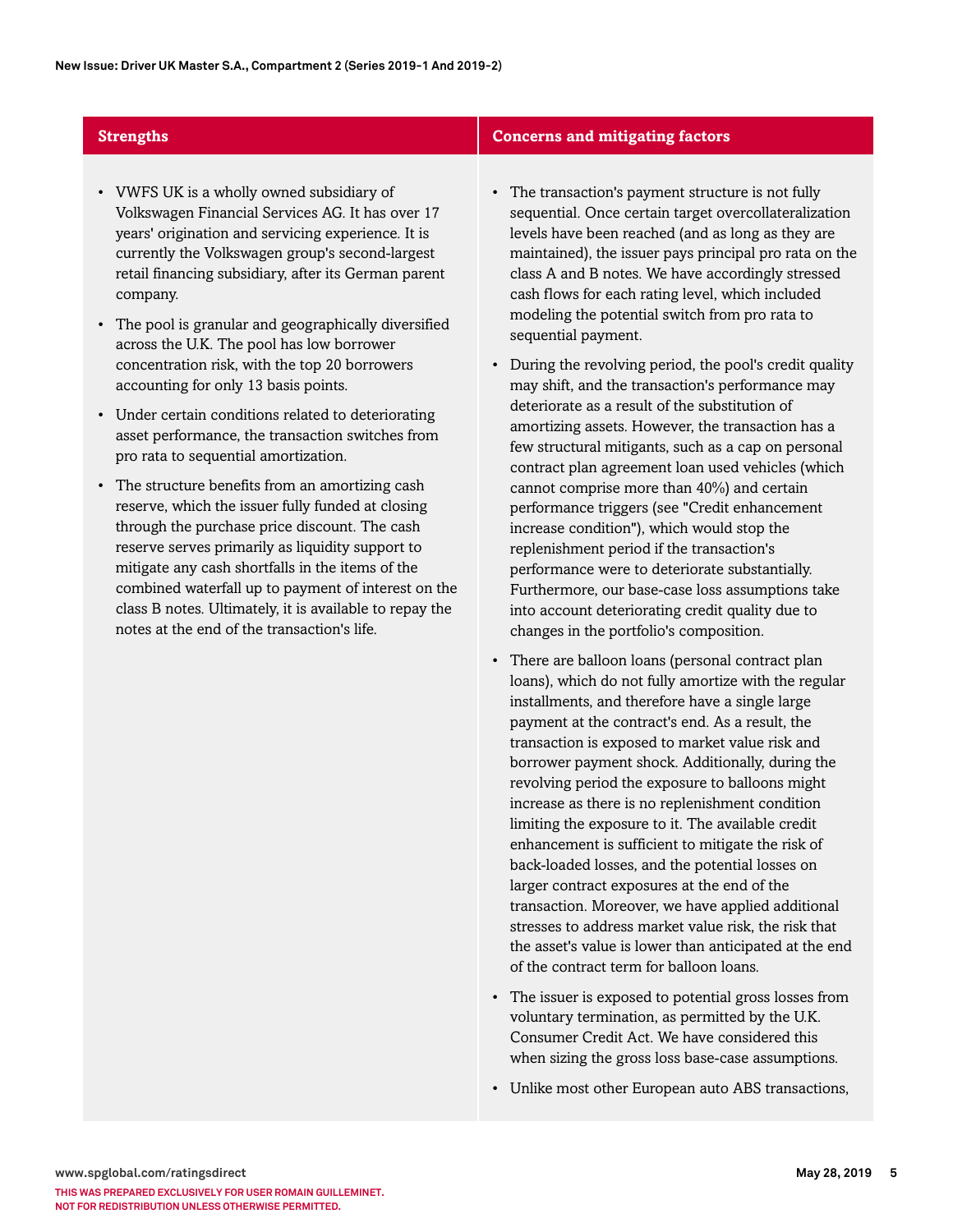the structure does not have any excess spread. VWFS UK matches the transaction's interest receipts and expenses through the discounting mechanism, and if it is solvent, it receives any remaining amounts.

- The cash reserve amortizes, subject to a floor (minimum level). This reduces protection for the noteholders as the transaction nears maturity. We have incorporated the amortizing features in our cash flow model to account for its effect on available credit enhancement.
- The transaction is exposed to commingling and setoff risk if the originator becomes insolvent. A specific advance mechanism fully mitigates commingling risk. In our cash flow assumptions, we have stressed for the set-off open exposure.

### <span id="page-5-0"></span>Asset Description

The portfolio comprises auto finance receivables arising under hire purchase (HP) and personal contract purchase (PCP) agreements. The HP agreements are fixed rate, fully amortizing loan contracts, repayable in equal installments over the loan term. The PCP agreements are also fixed rate, fully amortizing finance contracts repayable in a series of equal installments followed by a larger optional final balloon installment.

In the case of PCP loans, at contract maturity, the borrower can choose between: (i) retaining the vehicle and making the balloon payment; or (ii) returning the vehicle to the lender, thereby discharging all liability--the issuer is therefore directly exposed to market value risk. HP loans do not have exposure to either balloon payments or market value risk.

The pool was audited by PricewaterhouseCoopers and the scope and results are within our permitted range. At closing, the securitized pool complied with the eligibility criteria.

### **Table 2**

| <b>Collateral Distribution Of The Pool</b>                  |                                                 |                                                 |                                                 |  |  |  |  |
|-------------------------------------------------------------|-------------------------------------------------|-------------------------------------------------|-------------------------------------------------|--|--|--|--|
| Pool characteristics                                        | <b>Driver UK Master</b><br><b>Compartment 2</b> | <b>Driver UK Master</b><br><b>Compartment 2</b> | <b>Driver UK Master</b><br><b>Compartment 2</b> |  |  |  |  |
| Originator                                                  | <b>VWFS UK</b>                                  | <b>VWFS UK</b>                                  | <b>VWFS UK</b>                                  |  |  |  |  |
| Country                                                     | U.K.                                            | U.K.                                            | U.K.                                            |  |  |  |  |
| Pool cut-off date                                           | April 30, 2019                                  | April 30 2018                                   | Jan. 31 2018                                    |  |  |  |  |
| Closing date                                                | May 28, 2019                                    | May 25 2018                                     | Feb. 26 2018                                    |  |  |  |  |
| Aggregate discounted principal balance<br>outstanding $(E)$ | 5,813,198,635                                   | 5,542,036,312                                   | 5,201,380,301                                   |  |  |  |  |
| Discount rate $(\% )$                                       | 5.8720                                          | 5.8720                                          | 5.8720                                          |  |  |  |  |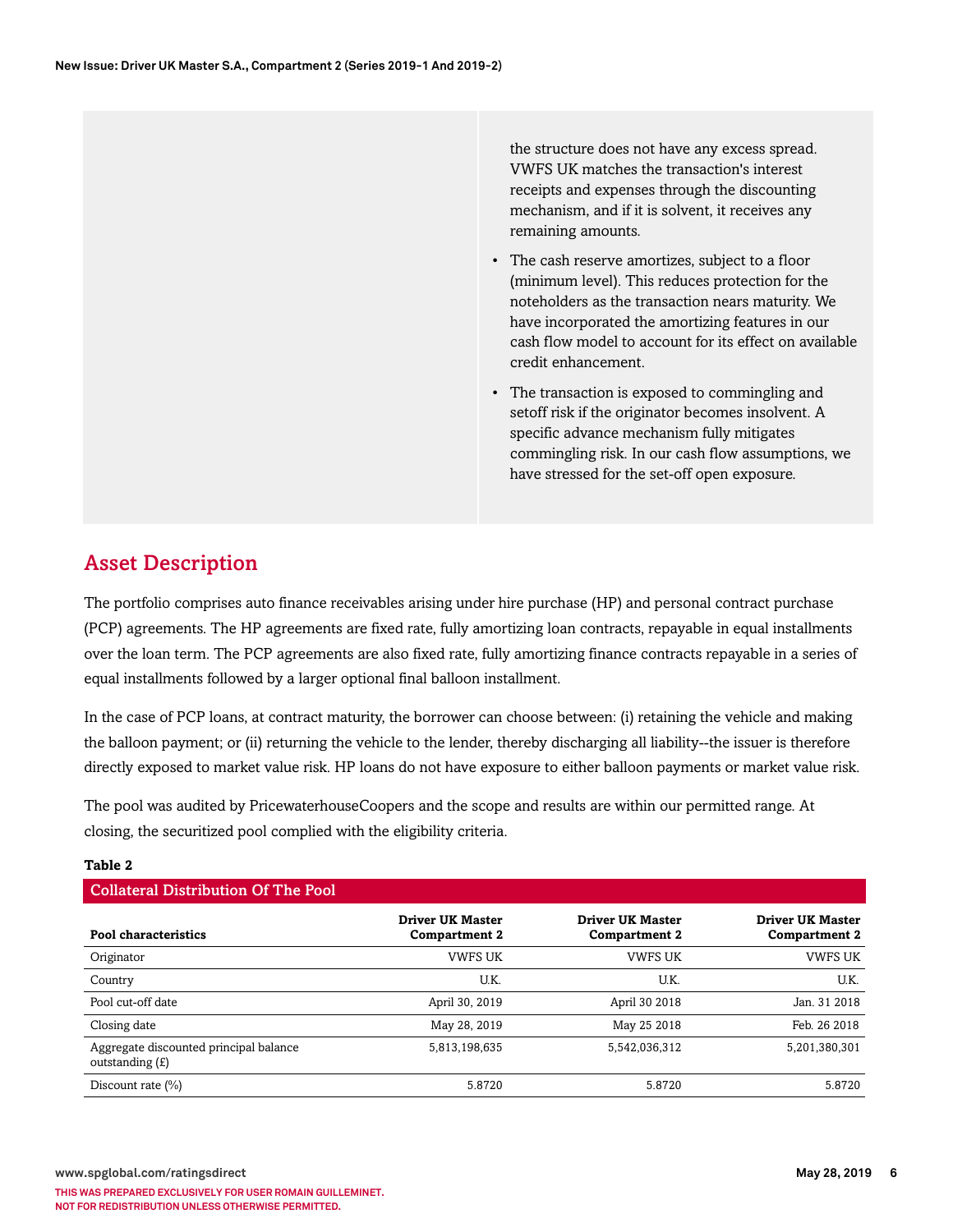#### **Table 2**

| Collateral Distribution Of The Pool (cont.)                |                                                 |                                                 |                                                 |  |  |  |  |
|------------------------------------------------------------|-------------------------------------------------|-------------------------------------------------|-------------------------------------------------|--|--|--|--|
| <b>Pool characteristics</b>                                | <b>Driver UK Master</b><br><b>Compartment 2</b> | <b>Driver UK Master</b><br><b>Compartment 2</b> | <b>Driver UK Master</b><br><b>Compartment 2</b> |  |  |  |  |
| Average remaining discounted loan<br>principal balance (£) | 14,981                                          | 14,313                                          | 13,906                                          |  |  |  |  |
| Weighted-average life (months)                             | 22                                              | 22                                              | 22                                              |  |  |  |  |
| Weighted-average original term (months)                    | 47.01                                           | 46.44                                           | 46.25                                           |  |  |  |  |
| Weighted-average remaining term (months)                   | 29.94                                           | 28.81                                           | 27.85                                           |  |  |  |  |
| Weighted-average seasoning (months)                        | 17.04                                           | 17.58                                           | 18.35                                           |  |  |  |  |
| Percentage of pool discounted principal balance (%)        |                                                 |                                                 |                                                 |  |  |  |  |
| Share of PCP                                               | 94.72                                           | 94.72                                           | 94.72                                           |  |  |  |  |
| Share of HP                                                | 5.28                                            | 5.28                                            | 5.28                                            |  |  |  |  |
| Balloon/residual value component                           | 59.00                                           | 59.86                                           | 60.52                                           |  |  |  |  |
| Share of new vehicles                                      | 69.86                                           | 74.06                                           | 75.44                                           |  |  |  |  |
| <b>Engine type</b>                                         |                                                 |                                                 |                                                 |  |  |  |  |
| Gasoline                                                   | 58.91                                           | 52.06                                           | 50.17                                           |  |  |  |  |
| Diesel                                                     | 41.07                                           | 47.91                                           | 49.83                                           |  |  |  |  |
| Other                                                      | 0.02                                            | 0.04                                            |                                                 |  |  |  |  |
| EA 189 affected engines                                    | 0.14                                            | 0.51                                            | 5.25                                            |  |  |  |  |
| Collection method - direct debit                           | 99.75                                           | 99.66                                           | 99.62                                           |  |  |  |  |
| Private obligor                                            | 97.35                                           | 97.24                                           | 97.24                                           |  |  |  |  |
| Commercial obligor                                         | 2.65                                            | 2.76                                            | 2.76                                            |  |  |  |  |
| Audi                                                       | 49.93                                           | 51.41                                           | 51.13                                           |  |  |  |  |
| Volkswagen                                                 | 32.10                                           | 32.03                                           | 32.33                                           |  |  |  |  |
| Skoda                                                      | 9.17                                            | 8.90                                            | 8.89                                            |  |  |  |  |
| Seat                                                       | 6.50                                            | 5.59                                            | 5.56                                            |  |  |  |  |
| Other                                                      | 2.29                                            | 2.07                                            | 2.10                                            |  |  |  |  |
| Largest borrower (%)                                       | 0.04                                            | 0.01                                            |                                                 |  |  |  |  |
| Top 20 borrowers (%)                                       | 0.13                                            | 0.09                                            |                                                 |  |  |  |  |

\*The pool is subject to change as the pool cut is based on an aggregate discounted principal balance. PCP--Personal contract purchase. HP--Hire purchase.

### <span id="page-6-0"></span>Originator And Servicer

VWFS UK is a wholly owned subsidiary of Volkswagen Financial Services AG and is currently the second largest finance subsidiary within the Volkswagen Group AG (VW Group) after the German parent company. VWFS UK provides financial services to support all of the (VW Group) automotive brands (e.g., Volkswagen, Audi, Bentley, SEAT, Skoda, and Porsche). The originator cooperates closely with approximately 800 VW Group dealerships.

### Underwriting policy

VWFS UK checks the credit profile of the customer prior to it accepting an application. During the application process it utilizes an automated scoring system. Following this stage of the underwriting process, it then assesses information from the credit reference agencies and assesses the customer profile data.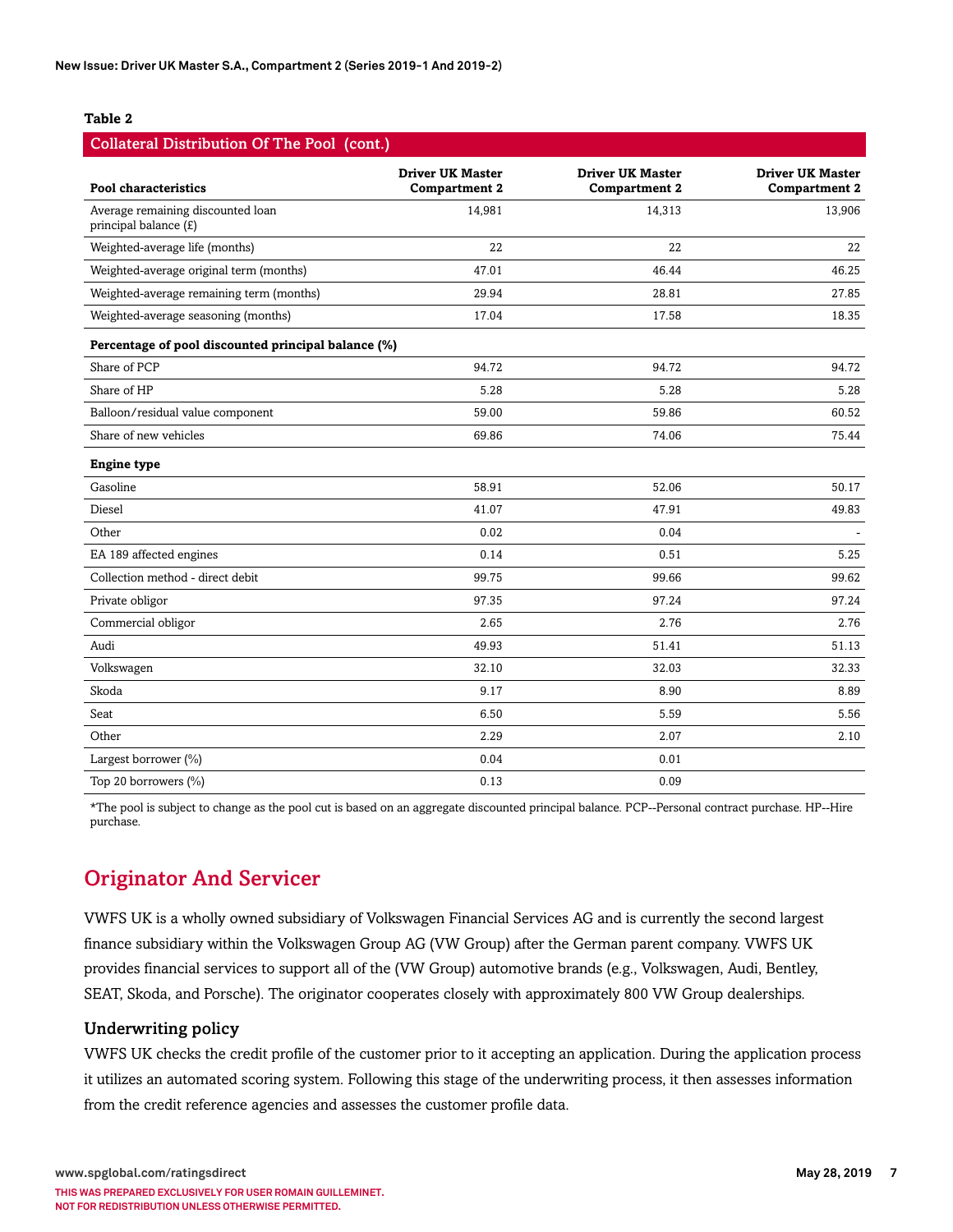### Servicing policy

We have considered VWFS UK's ability to service the portfolio under our operational risk criteria and we are satisfied in their ability to perform its functions in the transaction. Consequently, our operational risk criteria do not constrain the maximum potential rating assignable to the transaction.

As part of our analysis, we conducted an on-site visit to VWFS UK's headquarters in Milton Keynes and are satisfied that the underwriting and servicing standards remain among the highest of all European ABS issuers. There is no back-up servicer in place.

### <span id="page-7-0"></span>Credit Analysis

Our analysis includes an assessment of the credit risk inherent in the transaction under various stress scenarios. We based our credit analysis on our European auto ABS criteria for hostile terminations (HT) and voluntary terminations (VT) and our European consumer finance criteria for the residual value analysis (see "Related Criteria"). We have received historical quarterly performance data from September 2002 to December 2018. The quality of the data provided is in line with our standards.

### Macroeconomic and sector outlook

In our analysis, we considered the following economic data and their baseline effect on collateral credit quality in determining our credit assumptions(also see related research).

### **Table 3**

| <b>Economic Factors</b>               |        |       |                 |       |                        |  |
|---------------------------------------|--------|-------|-----------------|-------|------------------------|--|
|                                       | Actual |       | <b>Forecast</b> |       |                        |  |
|                                       | 2018   | 2019f | 2020f           | 2021f | <b>Baseline effect</b> |  |
| Real GDP (y/y Growth, %)              | 1.4    | 1.1   | 1.4             | 1.3   | Neutral                |  |
| Unemployment Rate (annual average, %) | 4.1    | 4.1   | 4.4             | 4.5   | Neutral                |  |
| CPI $(\% )$                           | 2.5    | 1.9   | 1.8             | 2.6   | Neutral                |  |

Sources: National statistics offices, OECD, Eurostat, Bank of England, European Central Bank, S&P Global Ratings. CPI--Consumer price index. f--Forecast.

### Defaults

Charts 1 and 2 show aggregated gross losses after loans were classified by the servicer as HT or VT for HP and PCP loans for new and used vehicles.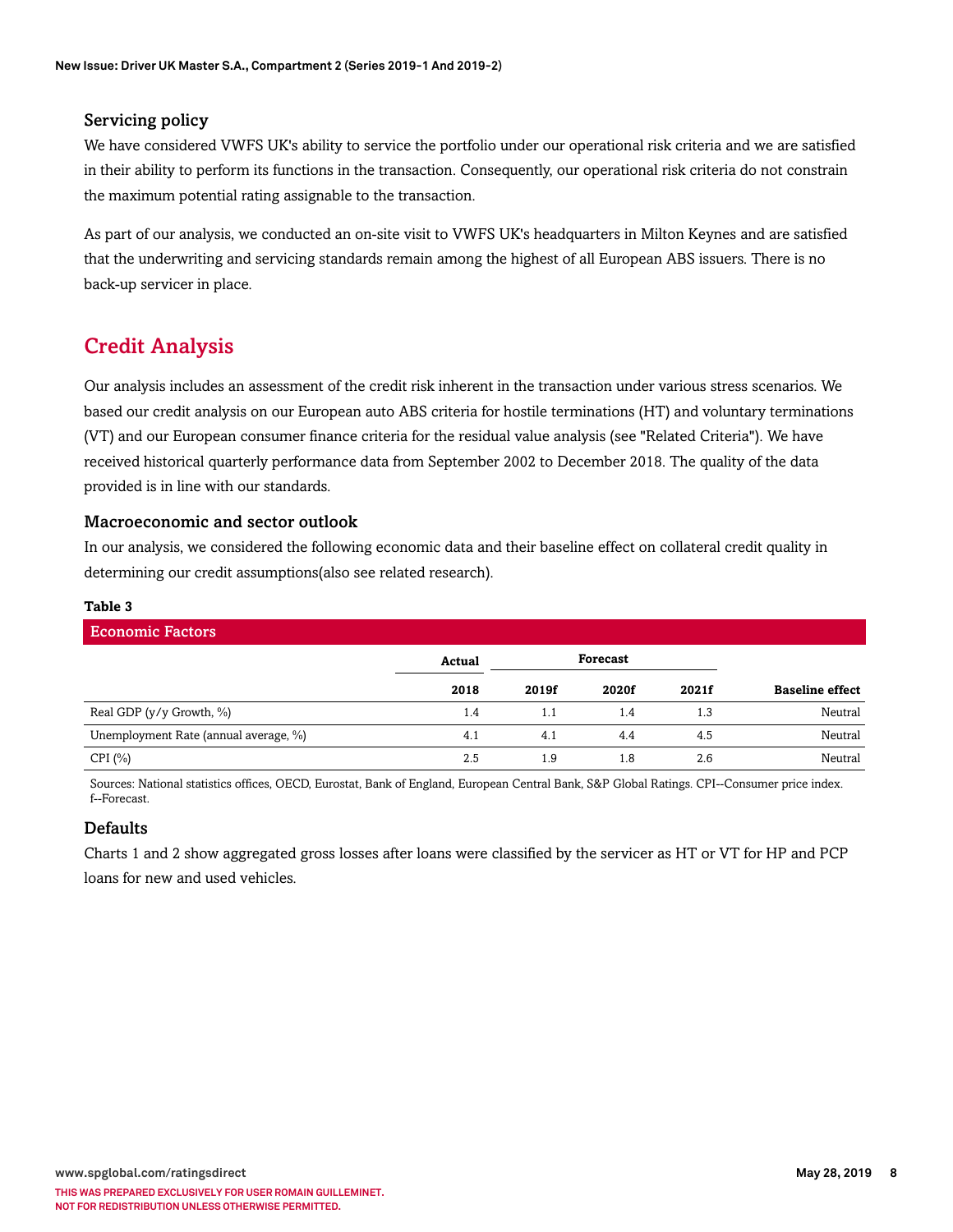#### **Chart 1 Chart 2 Cumulative Gross Loss Curves: HT Total Pool Cumulative Gross Loss Curves: VT Total Pool**  $-2002$   $-2003$   $-2004$   $-2005$   $-2006$   $-2007$   $-2008$   $-2008$   $-2009$  $-2002$  -2003 -2004 -2005 -2006 -2007 - $-2008$   $-2009$  $-2010$  $-2011$   $-2012$   $-2013$   $-2014$   $-2015$   $-2016$   $-2017$   $-2018$  $-2011$  -2012 -2013 -2014 -2015 -2016 -2016 -2017  $-2018$  $70 2.5$  $6.0$  $2.0$ 50  $(\%)$  $(%)$  $\overline{40}$  $3.0$  $1.0$  $20$  $0.5$  $10$  $0<sub>0</sub>$  $0.0$ 10 11 12 13 14 15 16 17 18 19 20 21 22 23 24 25  $23456789$ 10 11 12 13 14 15 16 17 18 19 20 21 22 23 24 25 1 2 3 4 5 6 7 8 9 Quarters after origination **Quarters after origination** Copyright @ 2019 by Standard & Poor's Financial Services LLC. All rights reserved. Copyright @ 2019 by Standard & Poor's Financial Services LLC. All rights reserved.

We set our gross loss base-case assumptions for a total of eight subpools split between loan type (HP or PCP), vehicle type (new or used), and gross loss type (HT or VT). When sizing our base-case gross loss assumptions we took into consideration our latest U.K. economic outlook and the performance of the outstanding Driver UK transactions. To incorporate the risk of portfolio deterioration through adverse replenishment during the revolving period, we have constructed a worst-case pool based on the portfolio concentration limits dictated by the eligibility criteria and have calculated the weighted-average gross loss base case for the total pool based on this, rather than on the final pool composition. We set our gross loss multiples considering the originator's experience and the quality of the data provided. Table 6 summarizes our credit assumptions.

#### **Table 4**

| <b>Cumulative Gross Loss Rate And Cumulative Recovery</b> |                  |                |                            |      |                                          |       |  |  |
|-----------------------------------------------------------|------------------|----------------|----------------------------|------|------------------------------------------|-------|--|--|
| Sub-pools                                                 | Closing pool (%) | <b>WPC (%)</b> | Base-case gross losses (%) |      | <b>Stressed recoveries for HT and VT</b> |       |  |  |
|                                                           |                  |                | HТ                         | VT   | HТ                                       | VT    |  |  |
| PCP new                                                   | 68.99            | 50.00          | 1.30                       | 5.00 | 40.00                                    | 40.00 |  |  |
| PCP used                                                  | 25.73            | 40.00          | 2.40                       | 5.00 | 40.00                                    | 40.00 |  |  |
| HP new                                                    | 0.87             | 0.00           | 1.30                       | 1.00 | 40.00                                    | 40.00 |  |  |
| HP used                                                   | 4.41             | 10.00          | 1.70                       | 1.70 | 40.00                                    | 40.00 |  |  |
| Weighted-average closing pool                             |                  |                | 1.60                       | 4.82 | 40.00                                    | 40.00 |  |  |
| Weighted-average WPC                                      |                  |                | 1.78                       | 5.00 | 40.00                                    | 40.00 |  |  |

PCP--Personal contract plan. HP--Hire purchase agreements. HT--Hostile terminated. VT--Voluntary terminated. WPC--worst pool composition.

In relation to HTs, borrowers' credit performance has slightly deteriorated in recent vintages. That said, in our view the deterioration is not sufficient to warrant a change in our assumptions for each subpool in comparison to our May 2018 review.

On the other hand, the performance of the VT subpool has deteriorated in recent years. Losses and the frequency of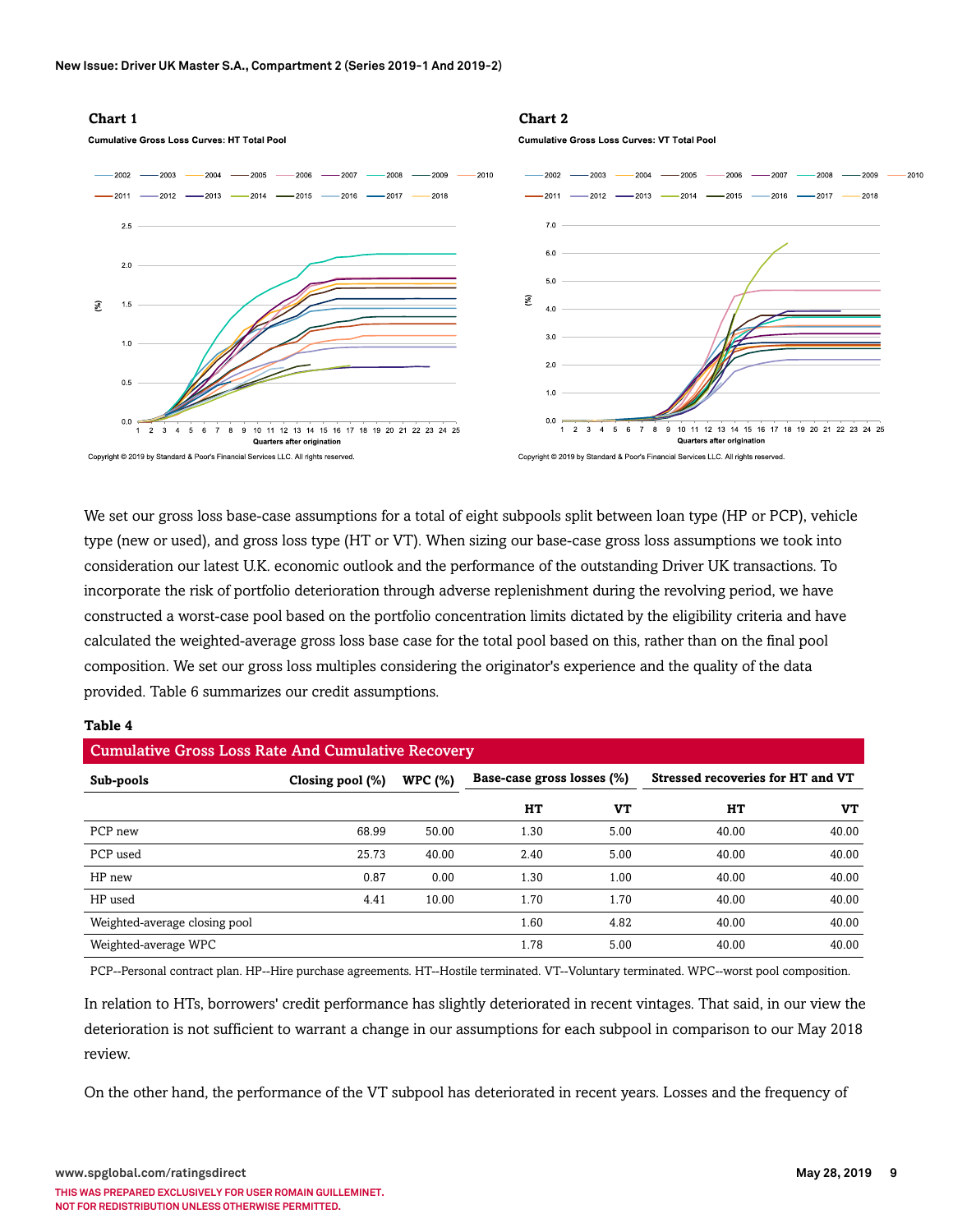contracts exercising the right to voluntarily terminate have increased over the past three years. We previously increased our assumptions for VTs and consider that the current level is sufficiently conservative for all subpools.

We have maintained our gross loss multiple assumptions for HT receivables of 4.5x at a 'AAA' rating level and 3.0x at a 'A+' rating level. Similarly, we continue to assume a multiple of 2.0x for voluntarily terminated receivables at a 'AAA' rating level and 1.63x at a 'A+' rating level. We stressed PCP residual value risk as an additional loss to the figures in table 7.

#### **Table 5**

| Loss Multiples |      |                                                                                                  |  |  |  |  |  |
|----------------|------|--------------------------------------------------------------------------------------------------|--|--|--|--|--|
|                |      | Rating level Hostile terminations-gross loss multiple Voluntary terminations-gross loss multiple |  |  |  |  |  |
| AAA            | 4.50 | 2.00                                                                                             |  |  |  |  |  |
| $A+$           | 3.00 | 1.63                                                                                             |  |  |  |  |  |

### Residual value analysis

In addition to the HT (credit losses) and VT losses applied as outlined in table 5 above, we applied separate residual value losses to the balloon instalments of the PCP loans that remain after considering prepayments and the other losses. If a car dealer does not meet its obligation under the dealer repurchase agreement, the transaction would be fully exposed to residual value risk.

We assumed an adjusted market value decline of 33.6% in our 'AAA' rating scenario and of 22.8% in our 'A+' rating scenario. These assumptions build mainly on our assessment of the country characteristics, a softening of the market value of diesel vehicles, fleet composition, and the originator residual value setting policy, in addition to our standard market value decline assumption. We've based these figures on an assumed "turn-in rate" of 90%.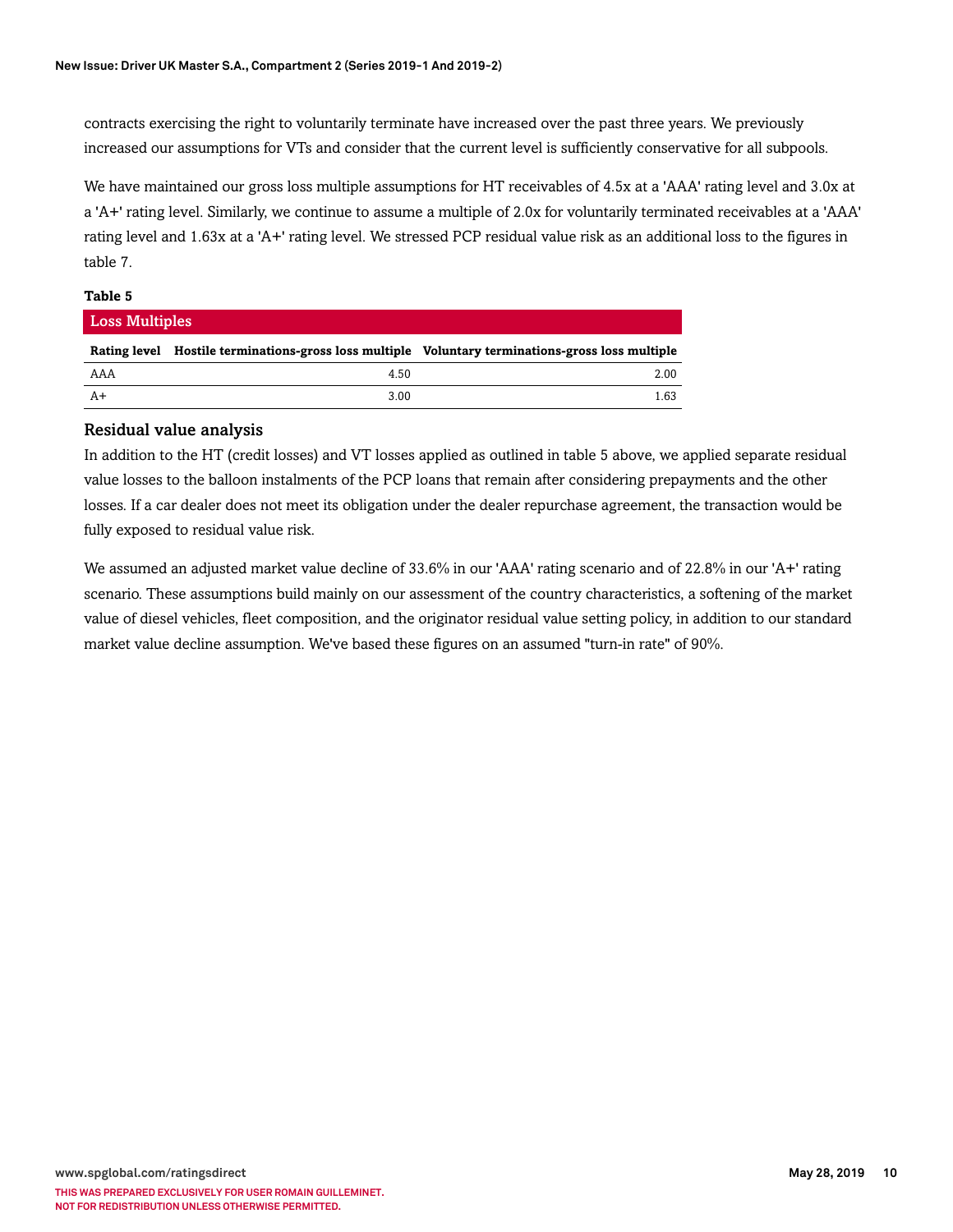#### **Chart 3**

### **Securitized Portfolio**

**Contract Balloon Maturity Profile** 



Copyright © 2019 by Standard & Poor's Financial Services LLC. All rights reserved.

### Recovery timings and recovery rate haircuts

The originator has provided monthly static cumulative recoveries data from January 2005 to December 2018. In a similar manner to gross losses, we have assigned base-case recoveries to each subpool (see table 5). We have also adjusted our recovery assumption to incorporate this transaction's purchase above par feature. The adjusted recovery rate is of 39.70%.

We have set our base-case assumptions with a recovery period of 12 months.

#### No title over the equipment

The issuer does not have any rights over the vehicles itself, but only in connection with the sale proceeds of the assets. Accordingly, if the seller becomes insolvent, the issuer relies on any insolvency official taking appropriate steps to sell the assets. Because the sale proceeds have been assigned to the issuer, the insolvency official does not have any financial incentive to take such steps as it does not benefit the bankruptcy estate's creditors.

This risk is mitigated by the inclusion, at a senior level in the priority of payments, of an insolvency administrator's incentive fee.

In our analysis, to account for this risk, we considered that 5.0% of recovery proceeds would have to be paid to the insolvency administrator. We consider this level is sufficient to incentivize the insolvency official.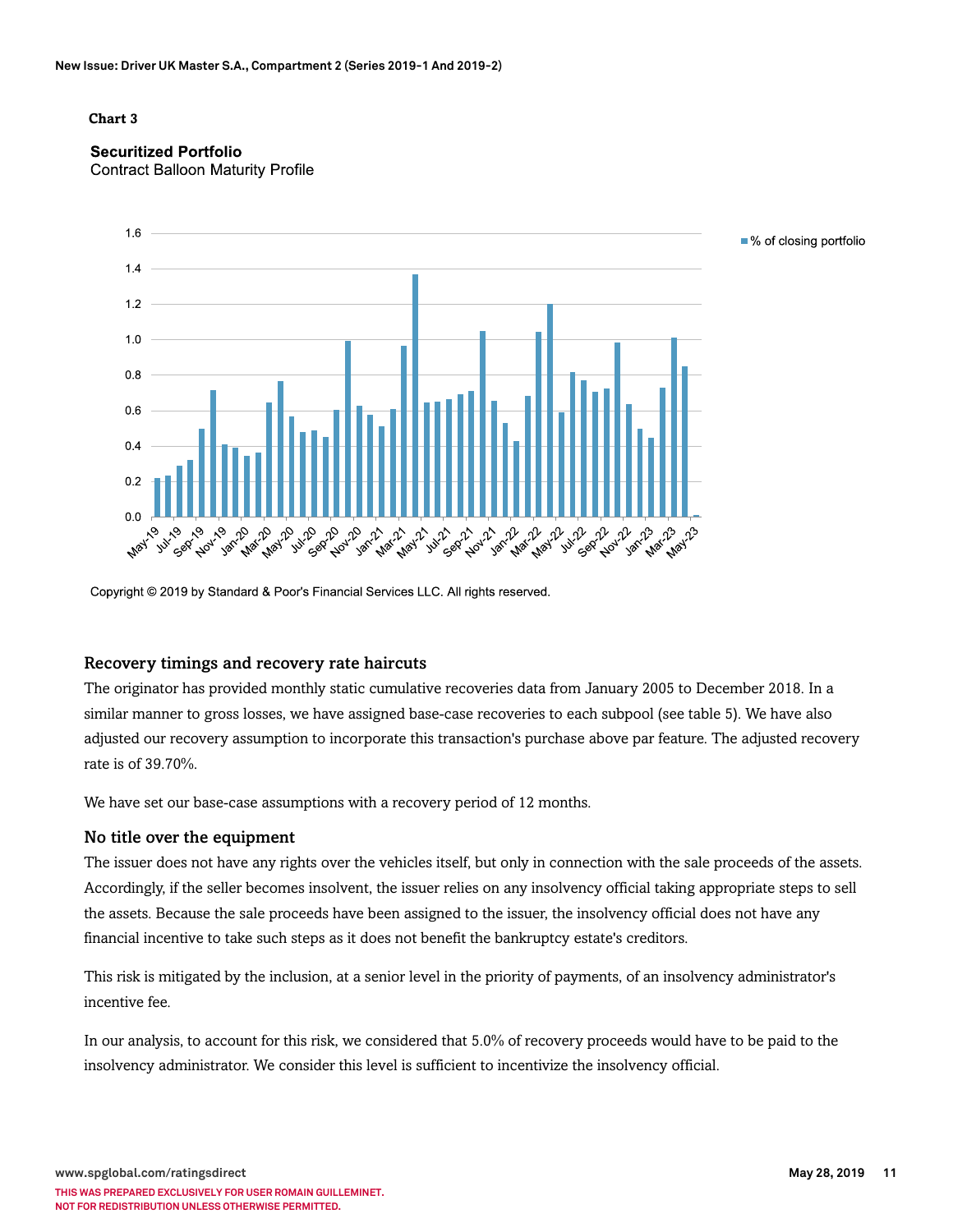### <span id="page-11-0"></span>Transaction Structure

At closing, the issuer purchased a pool of auto loan receivables (see chart 4). The loan receivables are discounted at a fixed rate of interest, so that the interest available to the issuer is reduced, leaving no excess spread in the transaction. Therefore, the discount rate is equal to the sum of:

- The weighted-average fixed rate due to the swap counterparty under the terms of the swaps on the class A and B notes;
- The hypothetical swap rate due under the subordinated loan;
- The amount due to the interest compensation rate;
- The buffer rate; and
- Administrative expenses and a servicing fee.

#### **Chart 4**

#### **Transaction Structure**



Copyright © 2019 by Standard & Poor's Financial Services LLC. All rights reserved.

The issuer is a Luxembourg special-purpose entity (SPE), which we assume to be bankruptcy remote for our credit analysis. We analyzed its corporate structure in line with our legal criteria and reviewed the transaction legal opinion, which provides comfort as to whether the structure achieves a valid and effective sale of assets (see "Asset Isolation And Special-Purpose Entity Methodology," published on March 29, 2017). We believe that the sale of the assets would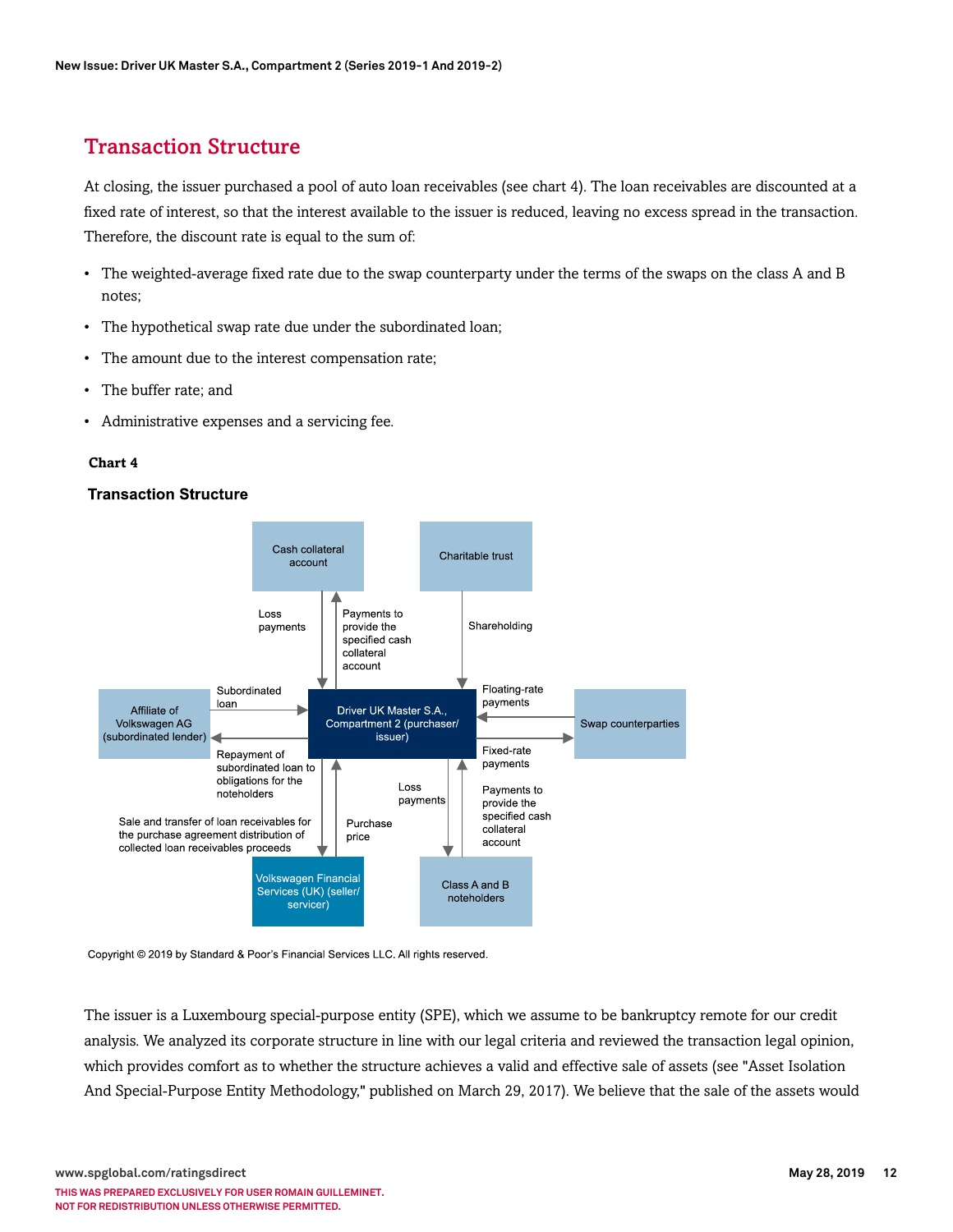survive the seller's insolvency.

We have also reviewed tax opinions, which set out the issuer's tax liabilities under the current tax legislation. We believe that the issuer's cash flows are sufficient to meet all the tax liabilities identified.

### <span id="page-12-0"></span>Cash Flow Mechanics

The class A, B, and subordinated notes are denominated in British pounds sterling. The class A and B notes and the subordinated notes pay interest at a floating rate. The legal final maturity date is in May 2027.

### Hedging

The issuer entered into fixed-to-floating interest swap agreements with three swap counterparties to hedge the risk between the fixed rate of interest paid by the assets and the floating rate of interest payable on the notes. The swaps are entered into for each of the 15 outstanding class A notes and the seven outstanding class B notes.

### Issuer available funds

Before the issuer available funds calculation, provided that VWFS UK is solvent, the buffer release rate (of approximately 1.62% per year at closing) is deducted from the interest collections and paid to the seller outside the waterfall. Based on this, the effective yield of the portfolio equals 4.22% per year (5.872% per year discount rate, minus the buffer release rate). The buffer release could change if the revolving period were extended to compensate for changes in the interest rate in the structure. If the servicer becomes insolvent, the buffer rate will not be released and will be part of the issuer available funds.

### Revolving period

During the revolving period, the issuer uses collections from the assets to purchase new receivables from the seller. The transaction revolves for an additional 12 months ending in May 2020, as long as none of the early amortization events occur, or a credit enhancement increase condition comes into effect.

### **Early amortization events**

- Servicer replacement event.
- On two consecutive payment dates, the amounts sitting in the issuer accumulation account exceed 15% of the non-defaulted asset balance.
- On any payment date that falls after six consecutive payment dates following the initial issue date, the "Actual Class A Overcollateralization Percentage," under the transaction documents, is lower than 28.7%.
- The seller fails to perform its obligations under the receivables purchase agreement.
- VWFS UK is no longer an affiliate of Volkswagen Financial Services AG, or any of its successors.
- Foreclosure event.
- A credit enhancement increase condition is in effect.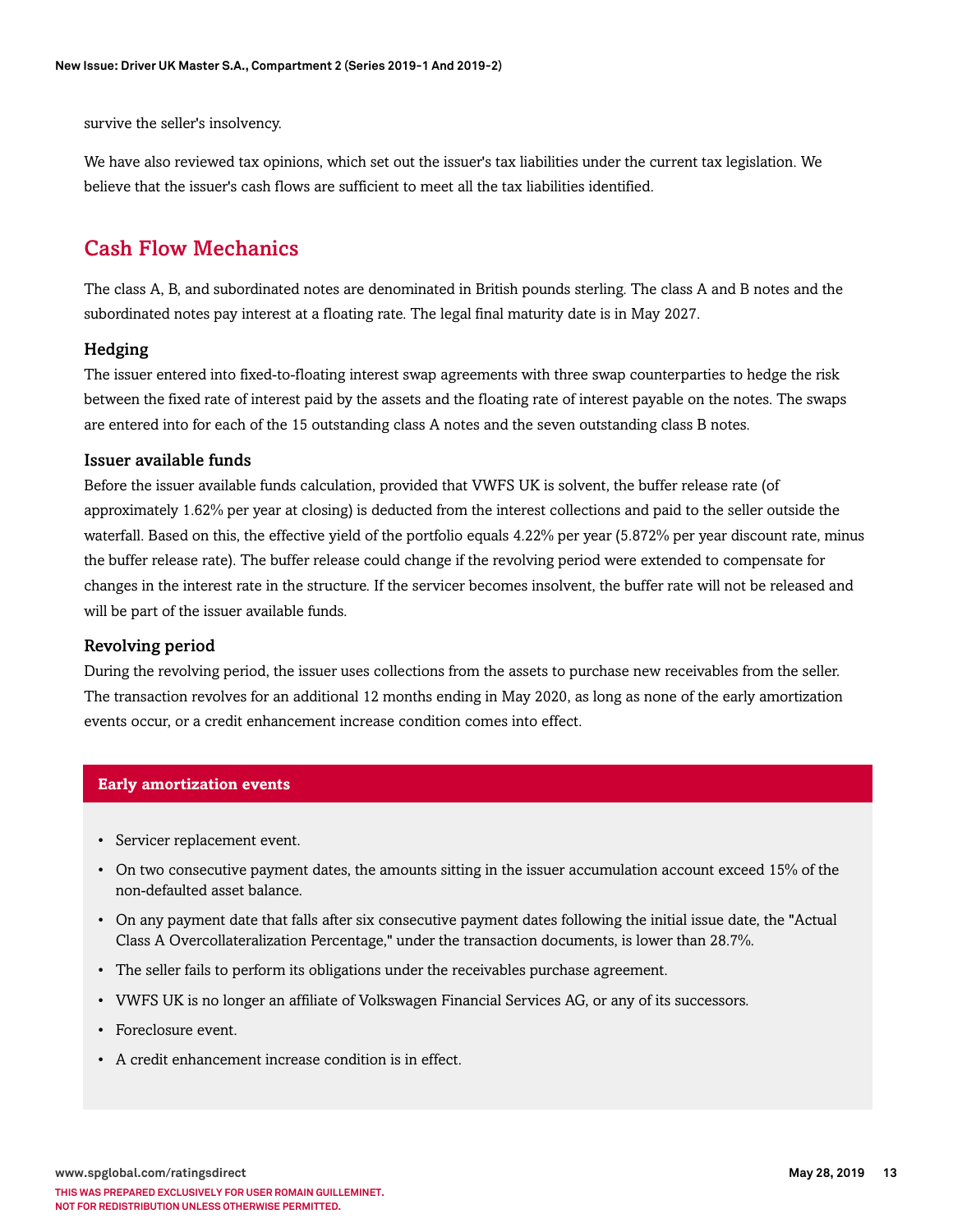### Eligibility criteria

The transaction documents set out certain eligibility criteria for the initial pool and for the subsequent subpools added during the revolving phase. We considered this in our cash flow analysis when creating the worst potential pool at the end of the revolving period.

### **Eligibility criteria**

- Borrowers are resident in England, Scotland, or Wales and are not affiliated with VWFS UK. Furthermore, defaulted or insolvent borrowers are excluded
- Receivables are denominated and payable in British pound sterling
- No purchased receivables are overdue
- Receivables come from valid financing contracts under the laws of England, Scotland, and Wales
- VWFS UK is the legal and beneficial owner of the receivables
- Receivables were originated during the normal course of VWFS UK's activities and comply with the Consumer Credit Act
- No receivable is overdue and maximum original maturity is 72 months
- The borrower must have paid at least one installment
- Receivables from loans with the same borrower cannot be higher than 0.02% of the pool balance
- The share of used vehicles limit is 50%
- The share of PCP for used vehicles limit is  $40\%$
- The share of non-VW Group branded vehicles limit is 10%

### Priority of payments

The class A and B notes pay interest in arrears on a designated date each month, at a rate of LIBOR plus a respective margin. The first interest payment date (IPD) is on June 25, 2019. The legal final maturity of the notes will be in May 2027.

On each monthly IPD, the issuer applies to the priority of payments any asset collections, net swap receipts, and amounts from the cash reserve over the previous month, in the order outlined in table 2.

#### **Table 6**

| <b>Priority Of Payments (Simplified)</b>                                                                                                           |  |  |  |  |
|----------------------------------------------------------------------------------------------------------------------------------------------------|--|--|--|--|
| Taxes.                                                                                                                                             |  |  |  |  |
| Payments to the trustee.                                                                                                                           |  |  |  |  |
| Servicer fees.                                                                                                                                     |  |  |  |  |
| Senior fees, including payments to the corporate services provider, and data protection trustee.                                                   |  |  |  |  |
| Payments to the swap counterparty (except termination payments if the swap counterparty is the defaulting party or<br>downgraded below threshold). |  |  |  |  |
| Interest on the class A notes.                                                                                                                     |  |  |  |  |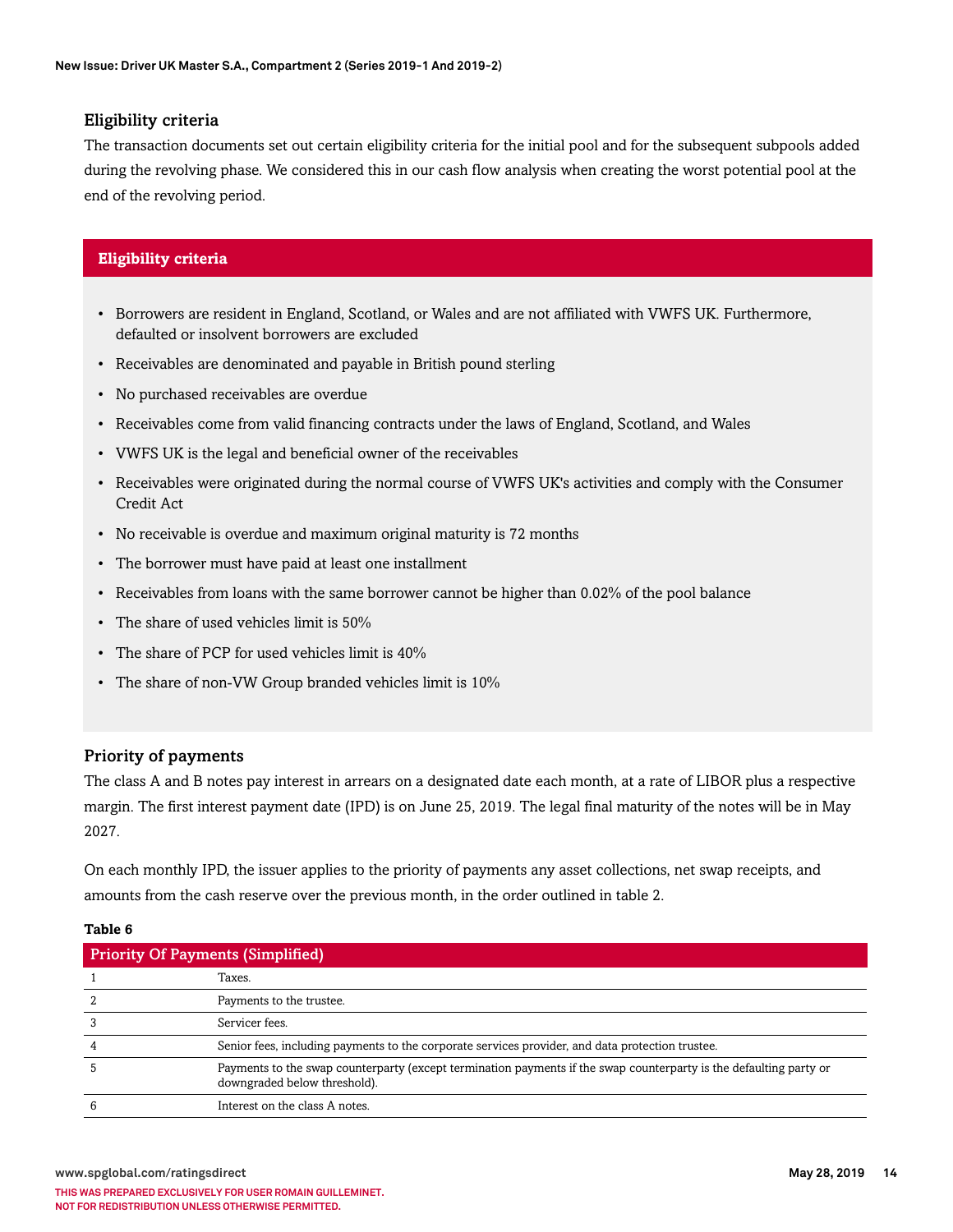#### **Table 6**

| <b>Priority Of Payments (Simplified) (cont.)</b> |                                                                    |  |  |  |
|--------------------------------------------------|--------------------------------------------------------------------|--|--|--|
|                                                  | Interest on the class B notes.                                     |  |  |  |
| 8                                                | Top-up cash reserve (only if drawn upon previously).               |  |  |  |
| 9                                                | Class A notes' principal (sequential or pro rata).                 |  |  |  |
| 10                                               | Class B notes' principal (sequential or pro rata).                 |  |  |  |
|                                                  | Payments to the swap counterparty not paid above.                  |  |  |  |
| 12                                               | Interest and principal on the subordinated loan.                   |  |  |  |
| 13                                               | All remaining amounts back to VWFS UK through a final success fee. |  |  |  |

During the revolving period, once the target overcollateralization levels for the class A and B notes are reached, the issuer uses the excess proceeds to pay the subordinated loan.

During the amortization period, the issuer redeems the notes sequentially until they reach the target overcollateralization levels. After that, the transaction switches to pro rata amortization from sequential. Moreover, the transaction switches back to sequential amortization, if there is a credit enhancement increase condition, or if the servicer becomes insolvent.

A credit enhancement increase condition becomes effective if:

- For three consecutive payment dates, the dynamic net loss ratio exceeds: (i) 0.25%, if the weighted-average seasoning is less than 12 months (inclusive); (ii) 0.45%, if the weighted-average seasoning is between 12 (exclusive) and 22 months (inclusive); (iii) 2%, if the weighted-average seasoning is between 22 (exclusive) and 34 months (inclusive); or (iv) Not applicable, if the weighted-average seasoning is greater than 34 months.
- The cumulative net loss ratio exceeds: (i) 1.85%, during the revolving period; or (ii) 4.0% once the revolving period has ended. The definition of the cumulative net loss ratio has changed as part of this issuance.
- If the late delinquency ratio exceeds 0.7% on any payment date. During the revolving period, if it exceeds 0.7%, a rating agency confirmation could be obtained to waive this event.
- The originator becomes insolvent.
- The cash reserve falls below its required amount.

Table 7 describes the initial overcollateralization levels and target overcollateralization levels, both during and after amortization, and after a trigger breach. A target overcollateralization level of 100% implies a permanent switch to sequential amortization from pro rata, which could happen at any time after a credit enhancement increase event occurs, or if the servicer becomes insolvent. Since May 2018, the actual overcollateralization percentages for the class A and B notes have 0.7% and 0.8%, respectively.

#### **Table 7**

| <b>Overcollateralization Levels</b> |                                  |                         |                                         |                            |                                                  |  |  |
|-------------------------------------|----------------------------------|-------------------------|-----------------------------------------|----------------------------|--------------------------------------------------|--|--|
|                                     | Actual overcollateralization (%) |                         | Target overcollateralization levels (%) |                            |                                                  |  |  |
| Class                               | At closing                       | For any new<br>issuance | <b>Revolving period</b>                 | <b>Amortization period</b> | Breach of a credit enhancement<br>increase event |  |  |
| A                                   | 31.63                            | 27.80                   | 30.7                                    | 33.7                       | 100.00                                           |  |  |
| B                                   | 21.12                            | 19.3                    | 21.2                                    | 24.2                       | 100.00                                           |  |  |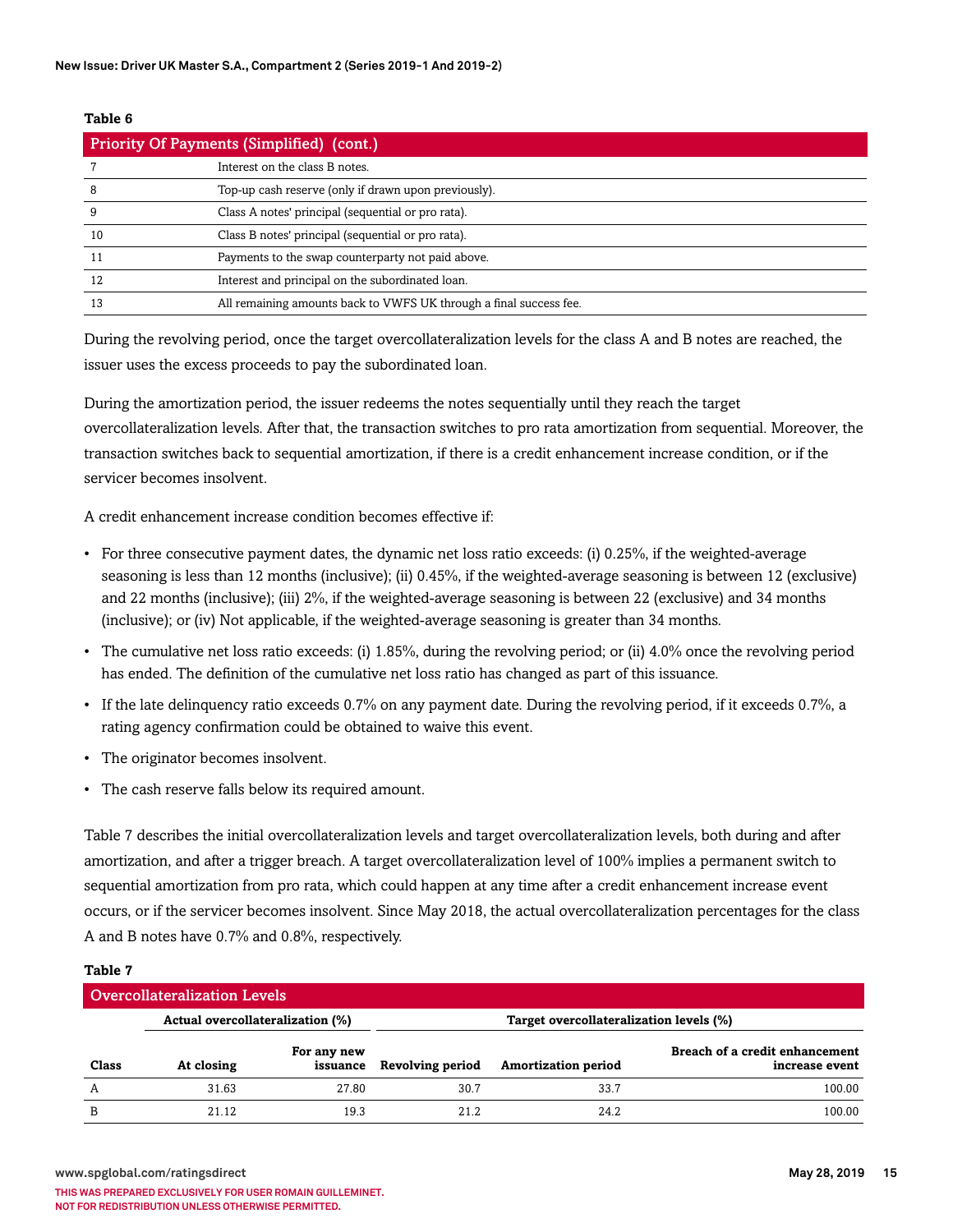Further notes can be issued, subject to overcollateralization floor levels of 27.8% and 19.3% for the class A and B notes, respectively. We have therefore considered these levels for our cash flow assumptions.

### Cash reserve

The issuer deposited 1.2% of the nominal amount of the notes as a general cash reserve at closing. Amounts deposited in the general cash reserve account are available to mitigate any liquidity shortfalls in the payment of senior costs and expenses, and interest on the class A and B notes. On the scheduled maturity date, the issuer can also use the cash reserve to redeem the class A and B notes. The cash reserve amortizes at the greater of: (i) 1.2% of the nominal amount of the notes' balance, and (ii) the lesser of (a) 0.6% of the pool closing balance and (b) the class A and B notes' outstanding amount. If no credit enhancement increase condition is in place, the amounts that are released from the reserve are paid directly to the subordinated loan.

The issuer can invest funds in this account for terms of no longer than 30 days and, under the documentation, they must be invested with banks rated at least 'A-1'.

### Purchase at the discounted cash flow valuation

The SPE purchases the assets at a discounted cash flow valuation. Due to this revaluation, cash shortfalls could arise from prepayments, because when borrowers prepay, they only repay the loan's nominal value.

In this case, the SPE suffers a loss, which is the difference between the nominal value and the outstanding discounted balance. The earlier the loan prepays, the higher the prepayment loss.

As the issuer purchased the receivables at a discounted cash flow value, prepayments typically result in a prepayment loss for the SPE, as the prepayments are at a nominal value. To mitigate this loss, the transaction has an interest compensation reserve. The reserve works by taking from the collections, each month, an amount (1.3%, multiplied by the future discounted receivables balance). The issuer then uses this amount to credit an interest compensation ledger up to a maximum limit. When a prepayment loss is recorded, then an amount equal to that loss is released from the ledger into the priority of payments. If prepayment losses are greater than what is available in the interest compensation reserve, then a debit is recorded in the ledger, which is to be cleared on subsequent payment dates. After compensating for prepayment losses and the reserve being at target level, provided that the seller is solvent it directly receives any remaining excess.

### <span id="page-15-0"></span>Mitigation Of Seller Risks

### Commingling risk

VWFS UK as the servicer receives borrower collections. These collections are not heavily concentrated on any specific monthly day and the majority of collections are received via direct debit.

VWFS UK does not provide a declaration of trust for the issuer or security trustee's benefit connected with these collections sitting in the servicer collection bank account.

Collections from the purchased receivables are deposited in the servicer collection account. The servicer transfers received collections into the SPE's transaction account bank opened with HSBC Bank PLC in the issuer's name.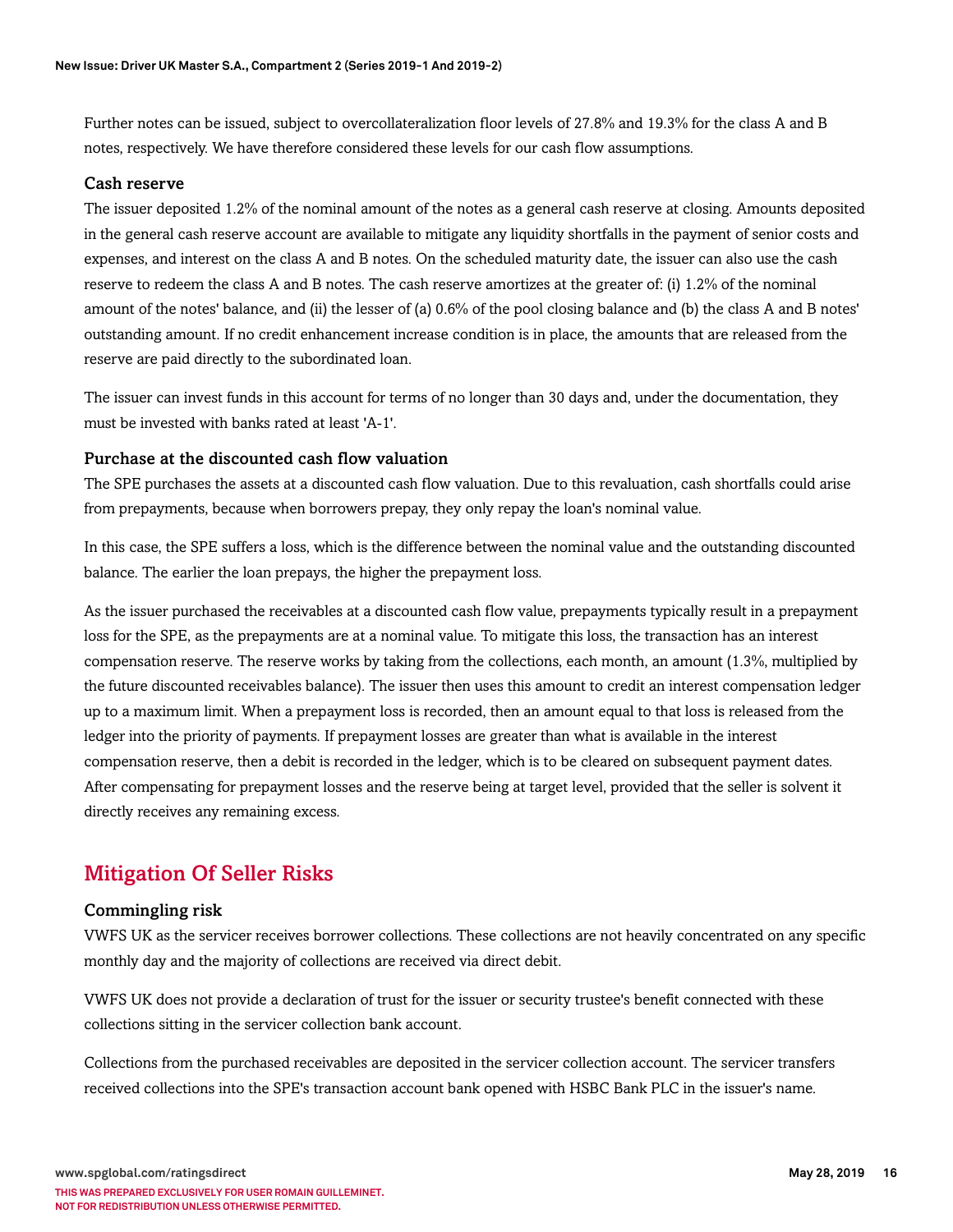Collections are swept monthly.

An advance mechanism will be applied to address the commingling risk if:

- Our short-term rating on Volkswagen Financial Services AG falls below 'A-2';
- Our long-term rating on Volkswagen Financial Services AG falls below 'BBB+' if there is no short-term rating; or
- We consider that the servicer is no longer deemed eligible.

If the conditions above are not met, the servicer advances collections expected for the following two weeks, two weeks in advance.

Therefore, the issuer always receives two weeks of expected collections in advance. Twice a month, the servicer nets collections advanced in the previous two weeks against the collections that it has actually received for the relevant two-week period. We consider that the updated mechanism fully mitigates commingling risk.

### Setoff risk

VWFS UK is not a deposit taking institution, so there is no deposit setoff risk in the transaction. However, there is setoff risk from borrowers who are also the seller's employees and we have sized for this potential loss when running our cash flow stresses.

### <span id="page-16-0"></span>Cash Flow Analysis

In our cash flow modeling, we did not consider the revolving period, and so we analyzed the transaction's cash flows only during the amortization stage.

#### **Table 8**

| <b>Cash Flow Assumptions</b>                                                                  |                 |                 |
|-----------------------------------------------------------------------------------------------|-----------------|-----------------|
|                                                                                               | Class A         | Class B         |
| Scenario                                                                                      | AAA (sf)        | $A + (sf)$      |
| HT cumulative gross loss $(\%)$                                                               | 8.01            | 5.34            |
| VT cumulative gross loss $(\%)$                                                               | 9.34            | 7.59            |
| Recession start                                                                               | Closing         | Closing         |
| HT and VT cumulative gross loss curve 1 (evenly distributed across<br>22 months; $\%$ )       | 1/22 per period | 1/22 per period |
| HT and VT cumulative gross loss curve 2 (distributed across 22<br>months; $\%$ )              | 20/20/30/30     | 20/20/30/30     |
| Recoveries (40% recovery rate adjusted by purchase price as a<br>percentage of par; %)        | 39.7            | 39.7            |
| Recovery lag (months)                                                                         | 12              | 12              |
| Residual loss (applied over the survivor balloon portion after<br>prepayment and defaults; %) | 33.6            | 22.8            |
| Residual realization lag (months)                                                             | $\mathbf 0$     | $\mathbf{0}$    |
| WAC $(\%)$                                                                                    | 4.22            | 4.22            |
| WAC after compression/WAC compression (%)                                                     | 4.22            | 4.22            |
| Servicing fee (%)                                                                             | 1.03            | 1.03            |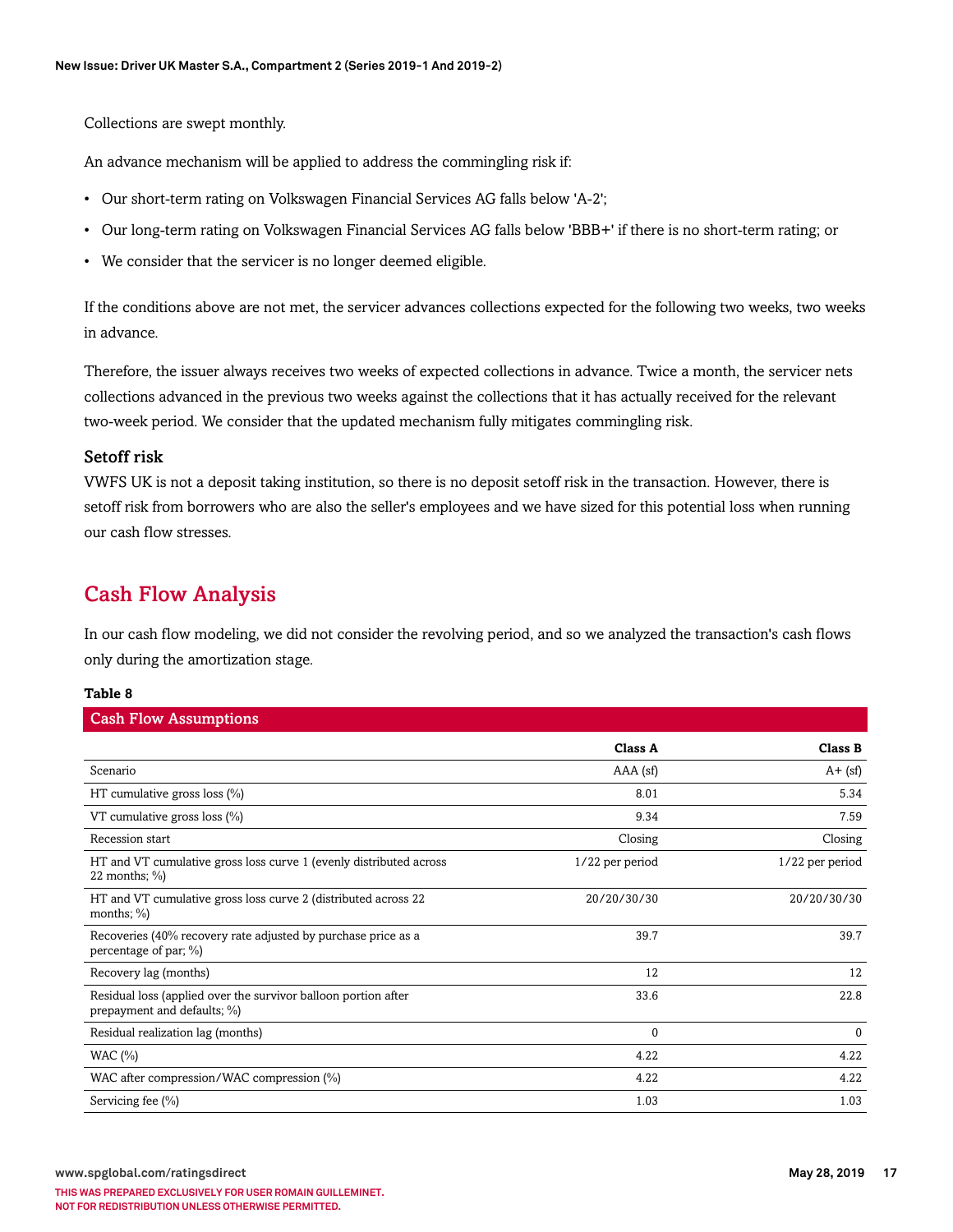#### **Table 8**

| <b>Cash Flow Assumptions (cont.)</b>                                                                           |                                                        |                                                        |
|----------------------------------------------------------------------------------------------------------------|--------------------------------------------------------|--------------------------------------------------------|
|                                                                                                                | <b>Class A</b>                                         | <b>Class B</b>                                         |
| Fixed fees $(E)$                                                                                               | 100,000                                                | 100,000                                                |
| Other fees (insolvency administrator incentive fee, as a percentage<br>over recoveries [HTs, VTs, and RVs]; %) | 5.0                                                    | 5.0                                                    |
| CPR high $(\%)$                                                                                                | 30                                                     | 30                                                     |
| CPR low $(\%)$                                                                                                 | 0.5                                                    | 0.5                                                    |
| Interest up                                                                                                    | Up from current level to 14% in 2%<br>monthly increase | Up from current level to 14% in 2%<br>monthly increase |
| Interest down                                                                                                  | From current level to 0% in 2%<br>monthly decrease     | From current level to 0% in 2%<br>monthly decrease     |
| Interest flat                                                                                                  | At current level                                       | At current level                                       |
| Commingling loss (%)                                                                                           | $\Omega$                                               | $\Omega$                                               |
| Set-off loss (employee set off, other risks) applied on day 1 over<br>closing balance $(\% )$                  | 0.13                                                   | 0.13                                                   |
| Balloon/amortizing share (%)                                                                                   | 60/40                                                  | 60/40                                                  |

HT--Hostile termination. VT--Voluntary termination. WAC--Weighted-average coupon. RV--Residual value. CPR--Constant prepayment rate.

We applied two different default curves distributed over a 22-month period (equivalent to the pool's weighted-average life). We stressed the prepayment rates and ran interest rate scenarios at the current levels, down to 0%, and up to 14%. We have also considered losses coming from prepayments due to asset price revaluations.

We also tested a negative interest rate scenario on the interest rate swaps, as the floating leg of the swaps does not contain a floor. We considered the exposure to negative interest rates for the amounts held in the issuer accounts, mainly collections and the cash reserve.

We have assumed asset yield to be equal to the discount rate net of the buffer component set out in the transaction documents, and have not sized any further coupon compression.

The model incorporates the payment structure including the sequential/pro rata amortization feature of the notes and the cash reserve's amortizing nature.

Our analysis indicates that the available credit enhancement for the class A and B notes is sufficient to withstand the credit and cash flow stresses that we apply at the 'AAA' and 'A+' rating levels, respectively.

Our ratings address both the availability of funds for the full payment of interest and principal, and the timeliness of these payments in accordance with the terms of the rated securities.

### <span id="page-17-0"></span>Sovereign Risk

Our long-term unsolicited credit rating on the U.K. is 'AA'. Therefore, our ratings in this transaction are not constrained by our structured finance sovereign risk criteria (see "Incorporating Sovereign Risk In Rating Structured Finance Securities," published on Jan. 30, 2019).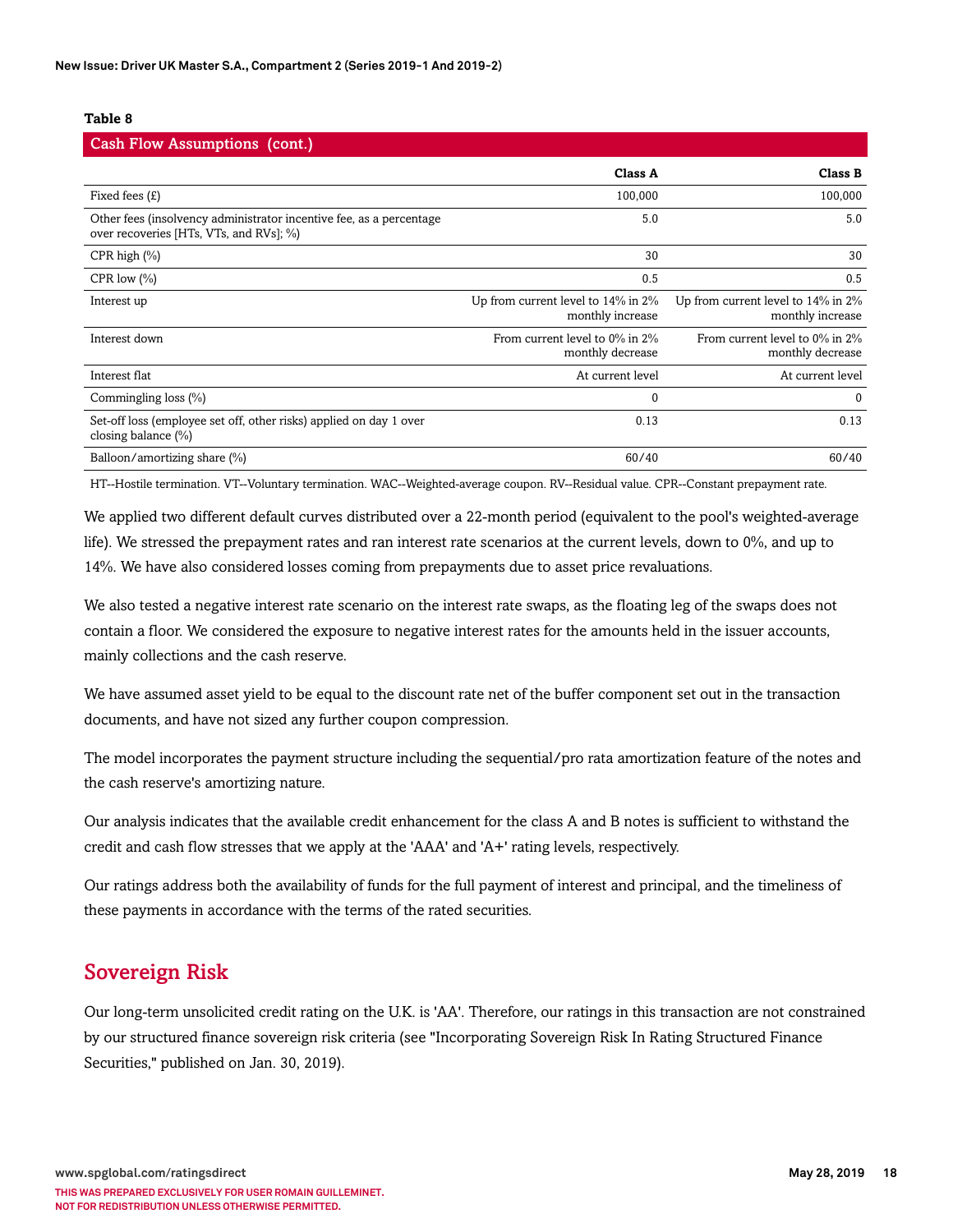### <span id="page-18-0"></span>Scenario Analysis

We analyzed the effect of a moderate stress on the credit variables and its ultimate effect on our ratings on the notes. We ran two scenarios to test the rating's stability, and the results are in line with our credit stability criteria (see "Scenario Analysis: Gross Default Rates And Excess Spread Hold The Answer To Future European Auto ABS Performance," published on May 12, 2009, and "Methodology: Credit Stability Criteria," published on May 3, 2010).

## <span id="page-18-1"></span>Appendix

| <b>Transaction Participants</b>                                                       |                                                                                                                                                                                                                                                                                                                                                                                                                                                                                                                                                                             |  |
|---------------------------------------------------------------------------------------|-----------------------------------------------------------------------------------------------------------------------------------------------------------------------------------------------------------------------------------------------------------------------------------------------------------------------------------------------------------------------------------------------------------------------------------------------------------------------------------------------------------------------------------------------------------------------------|--|
| Originator and servicer                                                               | Volkswagen Financial Services (UK) Ltd.                                                                                                                                                                                                                                                                                                                                                                                                                                                                                                                                     |  |
| Arranger                                                                              | Lloyds Bank PLC                                                                                                                                                                                                                                                                                                                                                                                                                                                                                                                                                             |  |
| Lead manager                                                                          | Lloyds Bank PLC                                                                                                                                                                                                                                                                                                                                                                                                                                                                                                                                                             |  |
| Managers                                                                              | Mizuho Bank Ltd., DBS Bank Ltd., Citibank Europe PLC (London Branch), Barclays Bank Ireland PLC, Credit<br>Agricole Corporate and Investment Bank, DZ BANK AG Deutsche Zentral-Genossenschaftsbank, Lloyds Bank PLC,<br>Norddeutsche Landesbank Girozentrale, Santander Global Corporate Banking, Scotiabank (Ireland) DAC, Standard<br>Chartered Bank, MUFG Securities EMEA PLC, NatWest Markets PLC, Barclays Bank PLC, BNP Paribas S.A., Bank of<br>America N.A., London Branch, Skandinaviska Enskilda Banken AB (publ.), and Wells Fargo Bank N.A. (London<br>Branch). |  |
| Seller                                                                                | Volkswagen Financial Services (UK) Ltd.                                                                                                                                                                                                                                                                                                                                                                                                                                                                                                                                     |  |
| Security trustee                                                                      | Wilmington Trust (London) Ltd.                                                                                                                                                                                                                                                                                                                                                                                                                                                                                                                                              |  |
| Corporate services<br>provider                                                        | Circumference FS Services (Luxembourg) S.A.                                                                                                                                                                                                                                                                                                                                                                                                                                                                                                                                 |  |
| Cash administrator                                                                    | <b>HSBC Bank PLC</b>                                                                                                                                                                                                                                                                                                                                                                                                                                                                                                                                                        |  |
| Paying agent, calculation<br>agent, interest<br>determination agent, and<br>custodian | <b>HSBC Bank PLC</b>                                                                                                                                                                                                                                                                                                                                                                                                                                                                                                                                                        |  |
| Subordinated lender                                                                   | Volkswagen International Luxemburg S.A.                                                                                                                                                                                                                                                                                                                                                                                                                                                                                                                                     |  |
| Data protection trustee                                                               | Wilmington Trust SP Services (Frankfurt) GmbH                                                                                                                                                                                                                                                                                                                                                                                                                                                                                                                               |  |

### <span id="page-18-2"></span>Related Criteria

- Criteria | Structured Finance | General: Counterparty Risk Framework: Methodology And Assumptions, March 8, 2019
- Criteria | Structured Finance | General: Incorporating Sovereign Risk In Rating Structured Finance Securities: Methodology And Assumptions, Jan. 30, 2019
- Legal Criteria: Structured Finance: Asset Isolation And Special-Purpose Entity Methodology, March 29, 2017
- General Criteria: Guarantee Criteria, Oct. 21, 2016
- Criteria | Structured Finance | ABS: Methodology And Assumptions For European Auto ABS, Oct. 15, 2015
- Criteria | Structured Finance | General: Methodology: Criteria For Global Structured Finance Transactions Subject To A Change In Payment Priorities Or Sale Of Collateral Upon A Nonmonetary EOD, March 2, 2015
- Criteria Structured Finance General: Global Framework For Cash Flow Analysis Of Structured Finance Securities,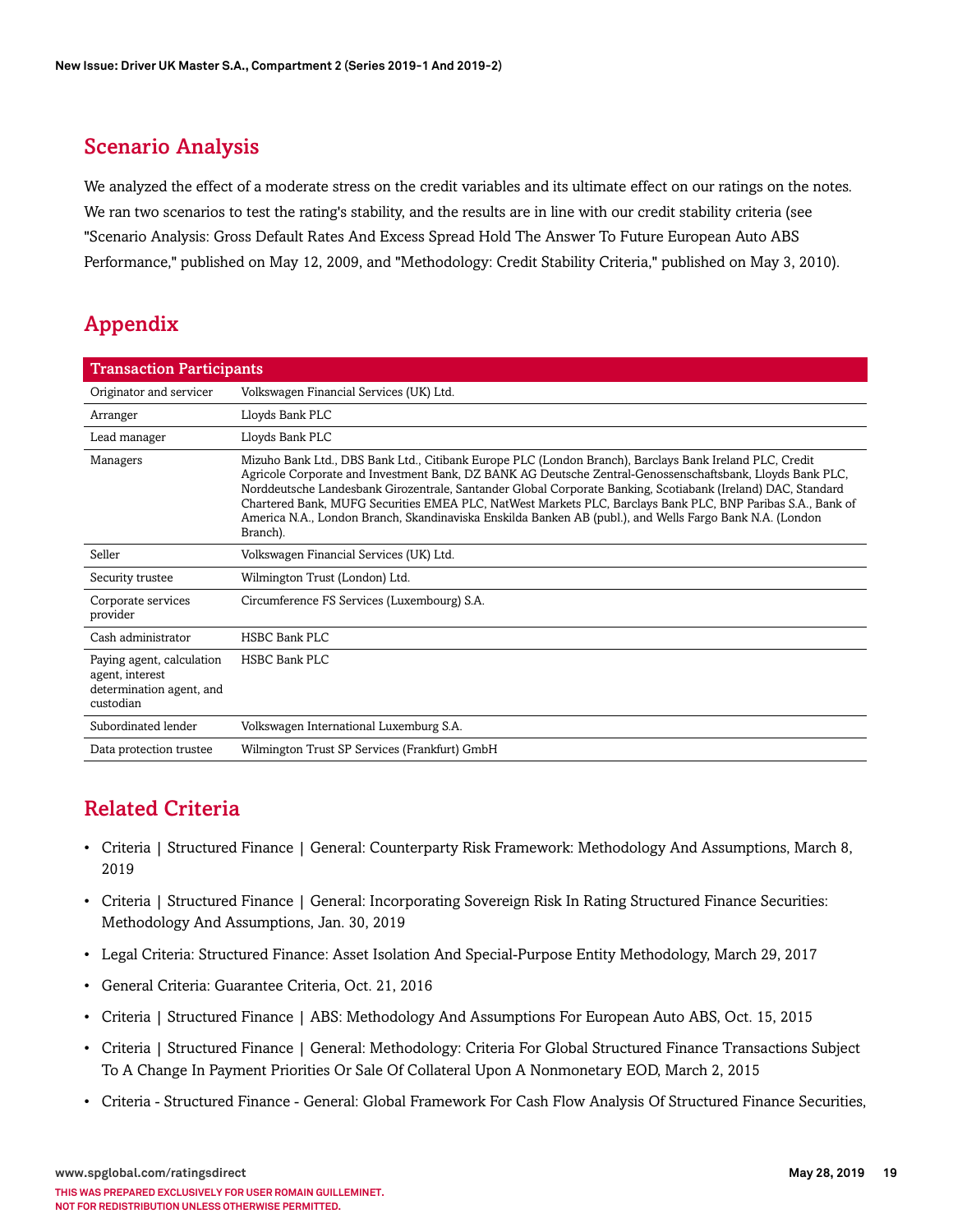Oct. 9, 2014

- Criteria | Structured Finance | General: Global Framework For Assessing Operational Risk In Structured Finance Transactions, Oct. 9, 2014
- Criteria | Structured Finance | ABS: Global Methodology And Assumptions For Assessing The Credit Quality Of Securitized Consumer Receivables, Oct. 9, 2014
- Criteria Structured Finance General: Global Derivative Agreement Criteria, June 24, 2013
- Criteria Structured Finance General: Criteria Methodology Applied To Fees, Expenses, And Indemnifications, July 12, 2012
- General Criteria: Methodology: Credit Stability Criteria, May 3, 2010
- Criteria Structured Finance General: Standard & Poor's Revises Criteria Methodology For Servicer Risk Assessment, May 28, 2009
- General Criteria: Rating Implications Of Exchange Offers And Similar Restructurings, Update, May 12, 2009
- Criteria Structured Finance ABS: European Consumer Finance Criteria, March 10, 2000

### <span id="page-19-0"></span>Related Research

- European Auto ABS Index Report Q1 2019, May 17, 2019
- European Economic Snapshots: Domestic Demand Still A Safety Net, April 12, 2019
- How Much Is Enough? Information Quality Standards For The EMEA RMBS And ABS Rating Process, Jan. 8, 2019
- New Issue: Driver UK Master S.A., Compartment 2 (Series 2018-2 And 2018-3), May 25, 2018
- 2017 EMEA ABS Scenario And Sensitivity Analysis, July 6, 2017
- Global Structured Finance Scenario And Sensitivity Analysis 2016: The Effects Of The Top Five Macroeconomic Factors, Dec. 16, 2016
- European Structured Finance Scenario And Sensitivity Analysis 2016: The Effects Of The Top Five Macroeconomic Factors, Dec. 16, 2016